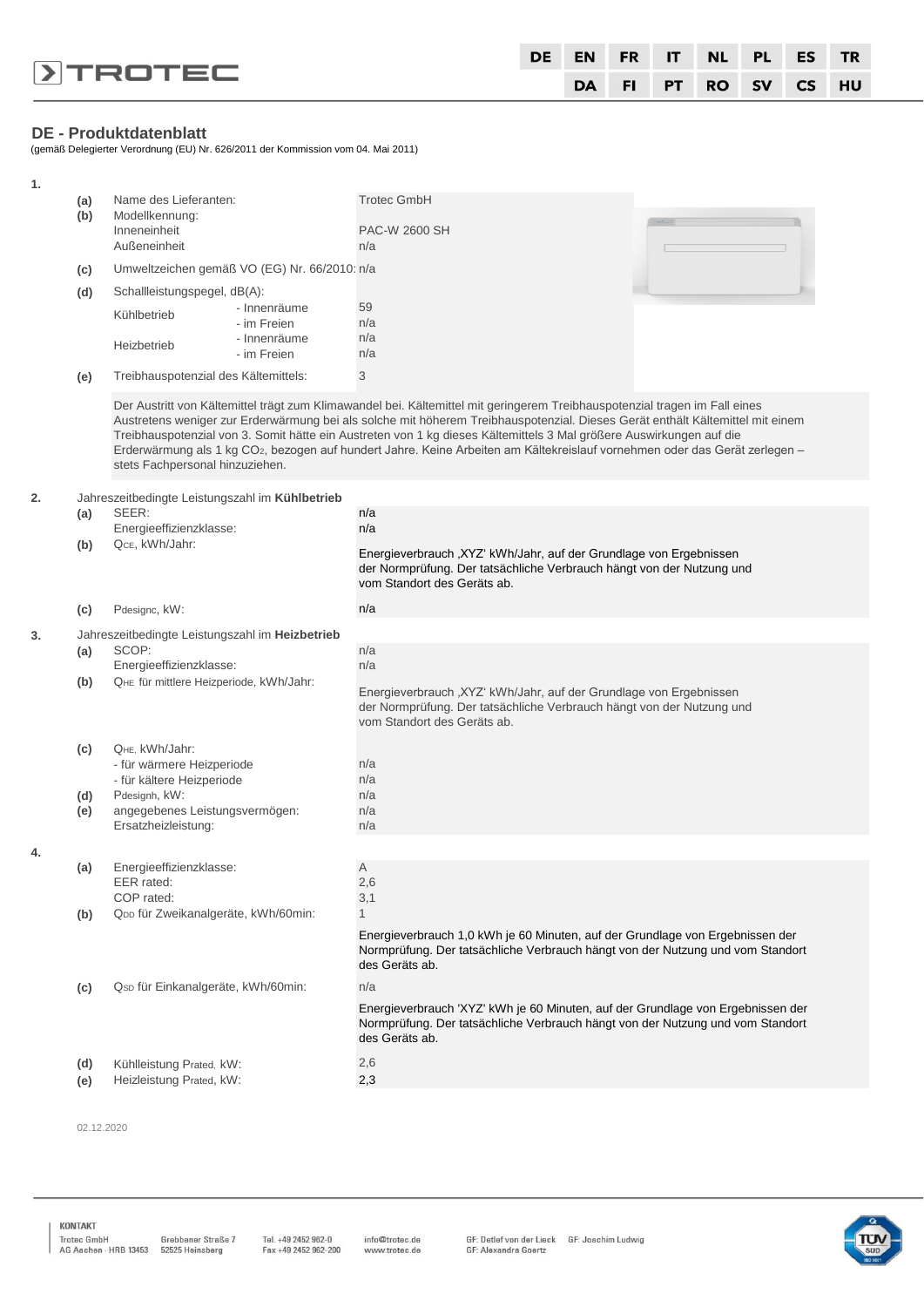|                         | DE |  |  | EN FR IT NL PL ES TR |  |
|-------------------------|----|--|--|----------------------|--|
| $\triangleright$ TROTEC |    |  |  | DA FI PT RO SV CS HU |  |

# **EN - Product fiche**

(in accordance with Commission Delegated Regulation (EU) No 626/2011 of 4 May 2011)

| 1. |     |                                                  |           |                                                                                                                                                                                                                                                                                                                                                                                                                                           |  |
|----|-----|--------------------------------------------------|-----------|-------------------------------------------------------------------------------------------------------------------------------------------------------------------------------------------------------------------------------------------------------------------------------------------------------------------------------------------------------------------------------------------------------------------------------------------|--|
|    | (a) | Supplier's name:                                 |           | <b>Trotec GmbH</b>                                                                                                                                                                                                                                                                                                                                                                                                                        |  |
|    | (b) | Model identifier:                                |           |                                                                                                                                                                                                                                                                                                                                                                                                                                           |  |
|    |     | Indoor element                                   |           | PAC-W 2600 SH                                                                                                                                                                                                                                                                                                                                                                                                                             |  |
|    |     | Outdoor element                                  |           | n/a                                                                                                                                                                                                                                                                                                                                                                                                                                       |  |
|    | (c) | EU eco-label under Regulation (EC) No            |           | n/a                                                                                                                                                                                                                                                                                                                                                                                                                                       |  |
|    |     | 66/2010:<br>Sound power level, dB(A):            |           |                                                                                                                                                                                                                                                                                                                                                                                                                                           |  |
|    | (d) |                                                  | - inside  | 59                                                                                                                                                                                                                                                                                                                                                                                                                                        |  |
|    |     | Cooling                                          | - outside | n/a                                                                                                                                                                                                                                                                                                                                                                                                                                       |  |
|    |     |                                                  | - inside  | n/a                                                                                                                                                                                                                                                                                                                                                                                                                                       |  |
|    |     | Heating                                          | - outside | n/a                                                                                                                                                                                                                                                                                                                                                                                                                                       |  |
|    |     | GWP of refrigerant:                              |           | 3                                                                                                                                                                                                                                                                                                                                                                                                                                         |  |
|    | (e) |                                                  |           |                                                                                                                                                                                                                                                                                                                                                                                                                                           |  |
|    |     |                                                  |           | Refrigerant leakage contributes to climate change. Refrigerant with lower global warming potential (GWP) would contribute less to global<br>warming than a refrigerant with higher GWP, if leaked to the atmosphere. This appliance contains a refrigerant fluid with a GWP equal to 3.<br>This means that if 1 kg of this refrigerant fluid would be leaked to the atmosphere, the impact on global warming would be 3 times higher than |  |
|    |     | always ask a professional.                       |           | 1 kg of CO <sub>2</sub> , over a period of 100 years. Never try to interfere with the refrigerant circuit yourself or disassemble the product yourself and                                                                                                                                                                                                                                                                                |  |
| 2. |     | Seasonal energy efficiency ratio in cooling mode |           |                                                                                                                                                                                                                                                                                                                                                                                                                                           |  |
|    | (a) | SEER:                                            |           | n/a                                                                                                                                                                                                                                                                                                                                                                                                                                       |  |
|    |     | Energy efficiency class:                         |           | n/a                                                                                                                                                                                                                                                                                                                                                                                                                                       |  |
|    | (b) | QcE, kWh/a:                                      |           | Energy consumption "XYZ" kWh per year, based on standard test results.                                                                                                                                                                                                                                                                                                                                                                    |  |
|    |     |                                                  |           | Actual energy consumption will depend on how the appliance is used and<br>where it is located.                                                                                                                                                                                                                                                                                                                                            |  |
|    | (c) | Pdesignc, kW:                                    |           | n/a                                                                                                                                                                                                                                                                                                                                                                                                                                       |  |
| 3. |     | Seasonal energy efficiency ratio in heating mode |           |                                                                                                                                                                                                                                                                                                                                                                                                                                           |  |
|    | (a) | SCOP:                                            |           | n/a                                                                                                                                                                                                                                                                                                                                                                                                                                       |  |
|    |     | Energy efficiency class:                         |           | n/a                                                                                                                                                                                                                                                                                                                                                                                                                                       |  |
|    | (b) | QHE for an average heating season, kWh/a:        |           |                                                                                                                                                                                                                                                                                                                                                                                                                                           |  |
|    |     |                                                  |           | Energy consumption "XYZ" kWh per year, based on standard test<br>results. Actual energy consumption will depend on how the appliance is<br>used and where it is located.                                                                                                                                                                                                                                                                  |  |
|    | (c) | QHE, kWh/a:                                      |           |                                                                                                                                                                                                                                                                                                                                                                                                                                           |  |
|    |     | - of warmer season                               |           | n/a                                                                                                                                                                                                                                                                                                                                                                                                                                       |  |
|    |     | - of colder season                               |           | n/a                                                                                                                                                                                                                                                                                                                                                                                                                                       |  |
|    | (d) | Pdesignh, kW:                                    |           | n/a                                                                                                                                                                                                                                                                                                                                                                                                                                       |  |
|    | (e) | Declared capacity:                               |           | n/a                                                                                                                                                                                                                                                                                                                                                                                                                                       |  |
|    |     | Back up heating capacity:                        |           | n/a                                                                                                                                                                                                                                                                                                                                                                                                                                       |  |
| 4. |     |                                                  |           |                                                                                                                                                                                                                                                                                                                                                                                                                                           |  |
|    | (a) | Energy efficiency class:                         |           | A                                                                                                                                                                                                                                                                                                                                                                                                                                         |  |
|    |     | EER rated:                                       |           | 2,6                                                                                                                                                                                                                                                                                                                                                                                                                                       |  |
|    |     | COP rated:                                       |           | 3,1                                                                                                                                                                                                                                                                                                                                                                                                                                       |  |
|    | (b) | Q <sub>DD</sub> for double ducts, kWh/60min:     |           | 1                                                                                                                                                                                                                                                                                                                                                                                                                                         |  |
|    |     |                                                  |           | Energy consumption 1 kWh per 60 minutes, based on standard test results. Actual energy<br>consumption will depend on how the appliance is used and where it is located.                                                                                                                                                                                                                                                                   |  |
|    | (c) | Qsp for single ducts, kWh/60min:                 |           | n/a                                                                                                                                                                                                                                                                                                                                                                                                                                       |  |
|    |     |                                                  |           | Energy consumption 'XYZ' kWh per 60 minutes, based on standard test<br>results. Actual energy consumption will depend on how the appliance<br>is used and where it is located.                                                                                                                                                                                                                                                            |  |
|    | (d) | Cooling capacity Prated, kW:                     |           | 2,6                                                                                                                                                                                                                                                                                                                                                                                                                                       |  |
|    | (e) | Heating capacity Prated, kW:                     |           | 2,3                                                                                                                                                                                                                                                                                                                                                                                                                                       |  |
|    |     |                                                  |           |                                                                                                                                                                                                                                                                                                                                                                                                                                           |  |
|    |     |                                                  |           |                                                                                                                                                                                                                                                                                                                                                                                                                                           |  |

02.12.2020

KONTAKT

Tel. +49 2452 962-0<br>Fax +49 2452 962-200

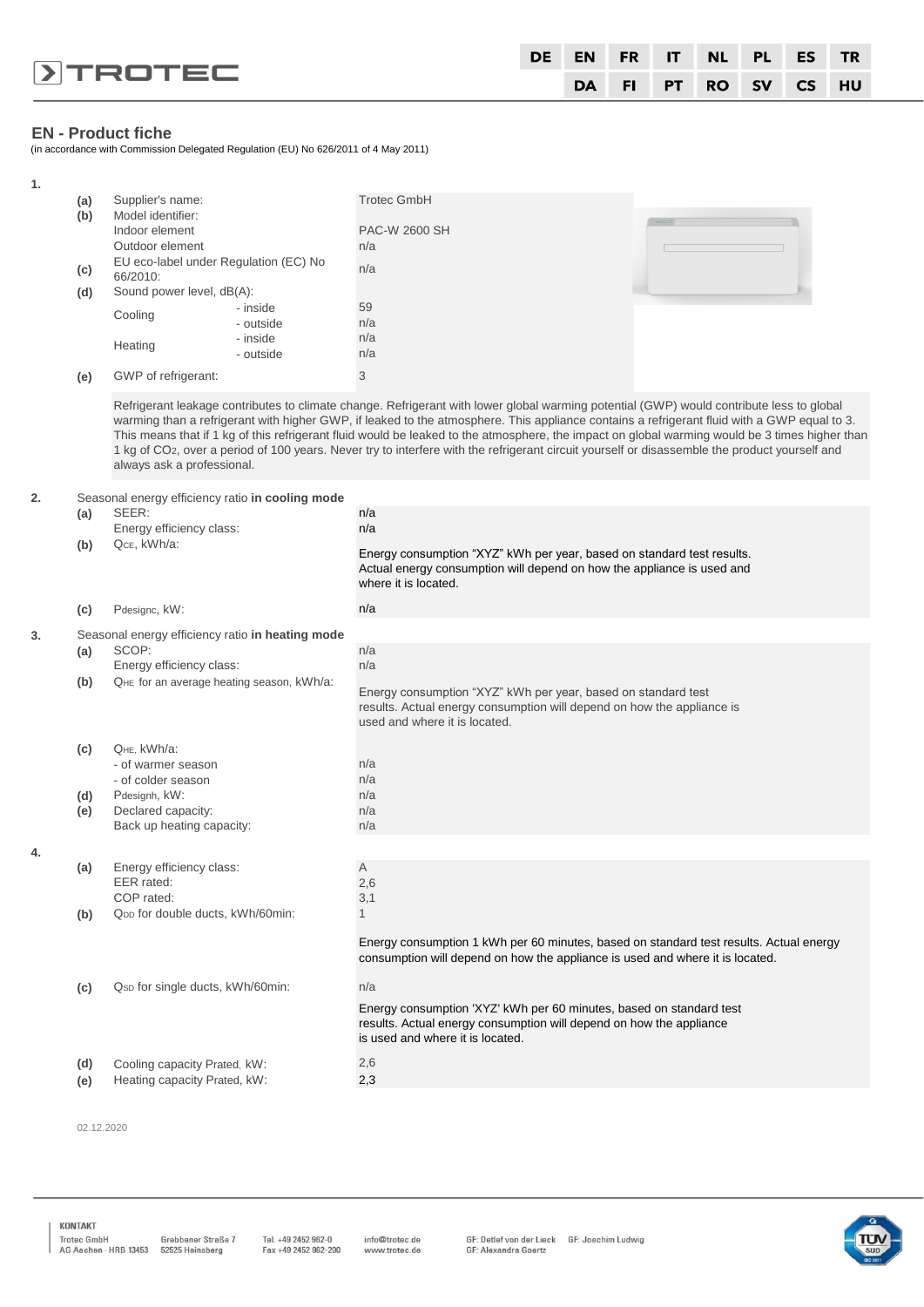|                         | DE EN FR IT NL PL ES TR |  |                      |  |
|-------------------------|-------------------------|--|----------------------|--|
| $\triangleright$ TROTEC |                         |  | DA FI PT RO SV CS HU |  |

# **FR - Fiche produit**

(conformément au règlement de l'UE n° 626/2011 de la commission du 04. Mai 2011)

| 1. |     |                                                                        |                                                                                                                                                                                                                                                                                           |
|----|-----|------------------------------------------------------------------------|-------------------------------------------------------------------------------------------------------------------------------------------------------------------------------------------------------------------------------------------------------------------------------------------|
|    | (a) | Nom du fournisseur:                                                    | <b>Trotec GmbH</b>                                                                                                                                                                                                                                                                        |
|    | (b) | Identifiant du modèle:                                                 |                                                                                                                                                                                                                                                                                           |
|    |     | Unité intérieure                                                       | PAC-W 2600 SH                                                                                                                                                                                                                                                                             |
|    |     | Unité extérieure<br>Label écologique communautaire (CE) n°             | n/a                                                                                                                                                                                                                                                                                       |
|    | (c) | 66/2010:                                                               | n/a                                                                                                                                                                                                                                                                                       |
|    | (d) | Niveau sonore, dB(A):                                                  |                                                                                                                                                                                                                                                                                           |
|    |     | Fonctions de<br>- intérieures                                          | 59                                                                                                                                                                                                                                                                                        |
|    |     | refroidissement<br>- extérieures                                       | n/a<br>n/a                                                                                                                                                                                                                                                                                |
|    |     | Fonctions de<br>- intérieures<br>chauffage<br>- extérieures            | n/a                                                                                                                                                                                                                                                                                       |
|    |     | Potentiel de réchauffement planétaire du                               | 3                                                                                                                                                                                                                                                                                         |
|    | (e) | fluide                                                                 |                                                                                                                                                                                                                                                                                           |
|    |     |                                                                        | Les fuites de réfrigérants accentuent le changement climatique. En cas de fuite, l'impact sur le réchauffement de la planète sera d'autant                                                                                                                                                |
|    |     |                                                                        | plus limité que le potentiel de réchauffement planétaire (PRP) du réfrigérant est faible.Cet appareil utilise un réfrigérant dont le PRP est égal                                                                                                                                         |
|    |     |                                                                        | à 3. En d'autres termes, si 1 kg de ce réfrigérant est relâché dans l'atmosphère, son impact sur le réchauffement de la planète sera 3 fois<br>supérieur à celui d'1 kg de CO2, sur une période de 100 ans. Ne tentez jamais d'intervenir dans le circuit frigorifique et de démonter les |
|    |     | pièces vous-même et adressez-vous systématiquement à un professionnel. |                                                                                                                                                                                                                                                                                           |
|    |     |                                                                        |                                                                                                                                                                                                                                                                                           |
| 2. |     | Coefficient de performance saisonnier en mode de refroidissement       |                                                                                                                                                                                                                                                                                           |
|    | (a) | SEER:<br>Classe d'efficacité énergétique:                              | n/a<br>n/a                                                                                                                                                                                                                                                                                |
|    | (b) | QcE, kWh/an:                                                           | Consommation d'énergie de "XYZ" kWh par an, déterminée sur la base des                                                                                                                                                                                                                    |
|    |     |                                                                        | résultats obtenus dans des conditions d'essai normalisées. La                                                                                                                                                                                                                             |
|    |     |                                                                        | consommation d'énergie réelle dépend des conditions d'utilisation et de                                                                                                                                                                                                                   |
|    |     |                                                                        | l'emplacement de l'appareil.                                                                                                                                                                                                                                                              |
|    | (c) | Pdesignc, kW:                                                          | n/a                                                                                                                                                                                                                                                                                       |
| 3. |     | Coefficient de performance saisonnier en mode chauffage                |                                                                                                                                                                                                                                                                                           |
|    | (a) | SCOP:                                                                  | n/a                                                                                                                                                                                                                                                                                       |
|    | (b) | Classe d'efficacité énergétique:<br>QHE pour une saison de chauffage   | n/a                                                                                                                                                                                                                                                                                       |
|    |     | moyenne,                                                               | Consommation d'énergie de "XYZ" kWh par an, déterminée sur la base des<br>résultats obtenus dans des conditions d'essai normalisées. La                                                                                                                                                   |
|    |     | kWh/ an                                                                | consommation d'énergie réelle dépend des conditions d'utilisation et de                                                                                                                                                                                                                   |
|    |     |                                                                        | l'emplacement de l'appareil.                                                                                                                                                                                                                                                              |
|    | (c) | QHE, kWh/an:                                                           |                                                                                                                                                                                                                                                                                           |
|    |     | - pour les saisons chaudes                                             | n/a                                                                                                                                                                                                                                                                                       |
|    | (d) | - pour les saisons froides<br>Pdesignh, kW:                            | n/a<br>n/a                                                                                                                                                                                                                                                                                |
|    | (e) | La puissance déclarée:                                                 | n/a                                                                                                                                                                                                                                                                                       |
|    |     | Puissance du dispositif de chauffage de secoun/a                       |                                                                                                                                                                                                                                                                                           |
| 4. |     |                                                                        |                                                                                                                                                                                                                                                                                           |
|    | (a) | Coefficient d'efficacité énergétique:                                  | Α                                                                                                                                                                                                                                                                                         |
|    |     | EER rated:                                                             | 2,6                                                                                                                                                                                                                                                                                       |
|    |     | COP rated:<br>QDD pour appareils bi-canal, kWh/60min:                  | 3,1<br>$\mathbf{1}$                                                                                                                                                                                                                                                                       |
|    | (b) |                                                                        |                                                                                                                                                                                                                                                                                           |
|    |     |                                                                        | Consommation d'énergie de 1 kWh pour 60 minutes, déterminée sur la base des résultats<br>obtenus dans des conditions d'essai normalisées. La consommation d'énergie réelle dépend                                                                                                         |
|    |     |                                                                        | des conditions d'utilisation et de l'emplacement de l'appareil.                                                                                                                                                                                                                           |
|    | (c) | Qsp pour les appareils à double conduit,                               | n/a                                                                                                                                                                                                                                                                                       |
|    |     | kWh/60min:                                                             | Consommation d'énergie de 'XYZ' kWh pour 60 minutes, déterminée sur la base des résultats                                                                                                                                                                                                 |
|    |     |                                                                        | obtenus dans des conditions d'essai normalisées. La consommation d'énergie réelle dépend                                                                                                                                                                                                  |
|    |     |                                                                        | des conditions d'utilisation et de l'emplacement de l'appareil.                                                                                                                                                                                                                           |
|    | (d) | Puissance frigorifique nominale Prated, kW:                            | 2,6                                                                                                                                                                                                                                                                                       |
|    | (e) | Puissance calorifique nominale Prated, kW:                             | 2,3                                                                                                                                                                                                                                                                                       |
|    |     |                                                                        |                                                                                                                                                                                                                                                                                           |

02.12.2020

KONTAKT

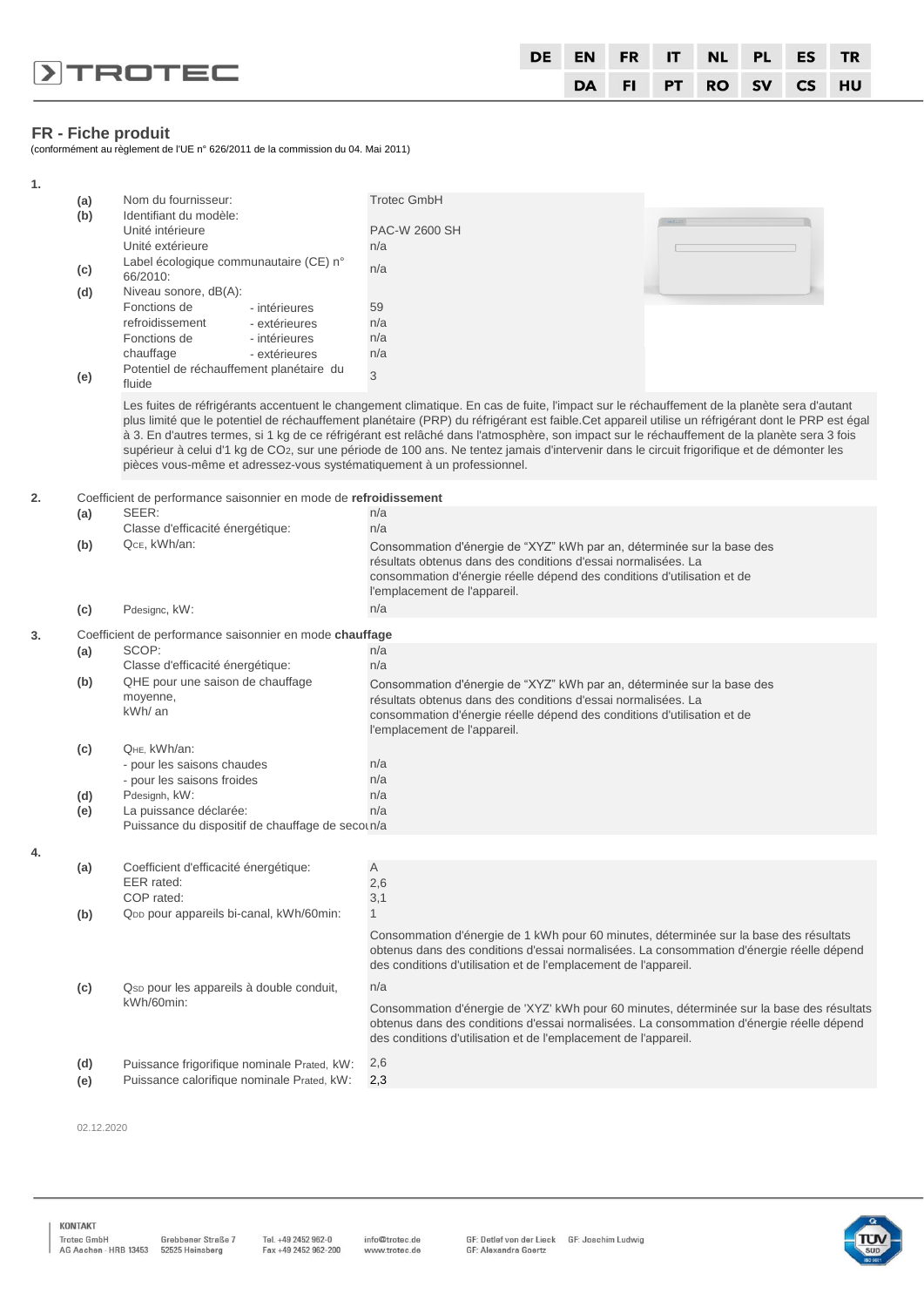|                   | DE EN FR IT NL PL ES TR |  |  |                      |  |
|-------------------|-------------------------|--|--|----------------------|--|
| $\sqrt{ }$ TROTEC |                         |  |  | DA FI PT RO SV CS HU |  |

# **IT - Scheda prodotto**

(secondo il regolamento delegato (UE) n. 626/2011 della Commissione del 04 maggio 2011)

| 1. |                                              |                                                                            |                                                                                                                                                                                                                                                                                                                                                                                                                                                                                                                                                                                                                                                                                                                  |                                                                                                                                                                                        |  |  |  |  |  |
|----|----------------------------------------------|----------------------------------------------------------------------------|------------------------------------------------------------------------------------------------------------------------------------------------------------------------------------------------------------------------------------------------------------------------------------------------------------------------------------------------------------------------------------------------------------------------------------------------------------------------------------------------------------------------------------------------------------------------------------------------------------------------------------------------------------------------------------------------------------------|----------------------------------------------------------------------------------------------------------------------------------------------------------------------------------------|--|--|--|--|--|
|    | (a)                                          | Nome o marchio del fornitore:                                              |                                                                                                                                                                                                                                                                                                                                                                                                                                                                                                                                                                                                                                                                                                                  | <b>Trotec GmbH</b>                                                                                                                                                                     |  |  |  |  |  |
|    | (b)                                          | Identificatore del modello:                                                |                                                                                                                                                                                                                                                                                                                                                                                                                                                                                                                                                                                                                                                                                                                  |                                                                                                                                                                                        |  |  |  |  |  |
|    |                                              | Elementi interni                                                           |                                                                                                                                                                                                                                                                                                                                                                                                                                                                                                                                                                                                                                                                                                                  | PAC-W 2600 SH                                                                                                                                                                          |  |  |  |  |  |
|    |                                              | Elementi esterni                                                           |                                                                                                                                                                                                                                                                                                                                                                                                                                                                                                                                                                                                                                                                                                                  | n/a                                                                                                                                                                                    |  |  |  |  |  |
|    | (c)                                          | Marchio di qualità ecologica ai sensi del                                  |                                                                                                                                                                                                                                                                                                                                                                                                                                                                                                                                                                                                                                                                                                                  | n/a                                                                                                                                                                                    |  |  |  |  |  |
|    | regolamento (UE) n. 66/2010:                 |                                                                            |                                                                                                                                                                                                                                                                                                                                                                                                                                                                                                                                                                                                                                                                                                                  |                                                                                                                                                                                        |  |  |  |  |  |
|    | (d)                                          | Livelli di potenza sonora, dB(A):                                          |                                                                                                                                                                                                                                                                                                                                                                                                                                                                                                                                                                                                                                                                                                                  |                                                                                                                                                                                        |  |  |  |  |  |
|    |                                              | Raffreddamento                                                             | - interna                                                                                                                                                                                                                                                                                                                                                                                                                                                                                                                                                                                                                                                                                                        | 59                                                                                                                                                                                     |  |  |  |  |  |
|    |                                              |                                                                            | - esterna                                                                                                                                                                                                                                                                                                                                                                                                                                                                                                                                                                                                                                                                                                        | n/a                                                                                                                                                                                    |  |  |  |  |  |
|    |                                              | Riscaldamento                                                              | - interna                                                                                                                                                                                                                                                                                                                                                                                                                                                                                                                                                                                                                                                                                                        | n/a<br>n/a                                                                                                                                                                             |  |  |  |  |  |
|    |                                              |                                                                            | - esterna                                                                                                                                                                                                                                                                                                                                                                                                                                                                                                                                                                                                                                                                                                        |                                                                                                                                                                                        |  |  |  |  |  |
|    | (e)                                          | GWP del refrigerante:                                                      |                                                                                                                                                                                                                                                                                                                                                                                                                                                                                                                                                                                                                                                                                                                  | 3                                                                                                                                                                                      |  |  |  |  |  |
|    |                                              | sempre rivolgersi a personale qualificato.                                 | La perdita di refrigerante contribuisce al cambiamento climatico. In caso di rilascio nell'atmosfera, i refrigeranti con un potenziale di<br>riscaldamento globale (GWP) più basso contribuiscono in misura minore al riscaldamento globale rispetto a quelli con un GWP più<br>elevato. Questo apparecchio contiene un fluido refrigerante con un GWP di 3. Se 1 kg di questo fluido refrigerante fosse rilasciato<br>nell'atmosfera, quindi, l'impatto sul riscaldamento globale sarebbe 3 volte più elevato rispetto a 1 kg di CO2, per un periodo di 100 anni. In<br>nessun caso l'utente deve cercare di intervenire sul circuito refrigerante o di disassemblare il prodotto. In caso di necessità occorre |                                                                                                                                                                                        |  |  |  |  |  |
| 2. |                                              | Rapporto di efficienza energetica stagionale in modalità di raffreddamento |                                                                                                                                                                                                                                                                                                                                                                                                                                                                                                                                                                                                                                                                                                                  |                                                                                                                                                                                        |  |  |  |  |  |
|    | (a)                                          | SEER:                                                                      |                                                                                                                                                                                                                                                                                                                                                                                                                                                                                                                                                                                                                                                                                                                  | n/a                                                                                                                                                                                    |  |  |  |  |  |
|    |                                              | Classe di efficienza energetica:                                           |                                                                                                                                                                                                                                                                                                                                                                                                                                                                                                                                                                                                                                                                                                                  | n/a                                                                                                                                                                                    |  |  |  |  |  |
|    | (b)                                          | QcE, kWh/anno:                                                             |                                                                                                                                                                                                                                                                                                                                                                                                                                                                                                                                                                                                                                                                                                                  |                                                                                                                                                                                        |  |  |  |  |  |
|    |                                              |                                                                            |                                                                                                                                                                                                                                                                                                                                                                                                                                                                                                                                                                                                                                                                                                                  | Consumo di energia "XYZ" kWh/anno in base ai risultati di prove standard. Il consumo<br>effettivo dipende dalle modalità di utilizzo dell'apparecchio e dal luogo in cui è installato. |  |  |  |  |  |
|    | (c)                                          | Pdesignc, kW:                                                              |                                                                                                                                                                                                                                                                                                                                                                                                                                                                                                                                                                                                                                                                                                                  | n/a                                                                                                                                                                                    |  |  |  |  |  |
| 3. |                                              | Rapporto di efficienza energetica stagionale in modalità riscaldamento     |                                                                                                                                                                                                                                                                                                                                                                                                                                                                                                                                                                                                                                                                                                                  |                                                                                                                                                                                        |  |  |  |  |  |
|    | (a)                                          | SCOP:                                                                      |                                                                                                                                                                                                                                                                                                                                                                                                                                                                                                                                                                                                                                                                                                                  | n/a                                                                                                                                                                                    |  |  |  |  |  |
|    |                                              | Classe di efficienza energetica:                                           |                                                                                                                                                                                                                                                                                                                                                                                                                                                                                                                                                                                                                                                                                                                  | n/a                                                                                                                                                                                    |  |  |  |  |  |
|    | (b)                                          | QHE per una stagione di riscaldamento                                      |                                                                                                                                                                                                                                                                                                                                                                                                                                                                                                                                                                                                                                                                                                                  |                                                                                                                                                                                        |  |  |  |  |  |
|    |                                              | "Media", kWh/anno:                                                         |                                                                                                                                                                                                                                                                                                                                                                                                                                                                                                                                                                                                                                                                                                                  | Consumo di energia "XYZ" kWh/anno in base ai risultati di prove standard. Il consumo<br>effettivo dipende dalle modalità di utilizzo dell'apparecchio e dal luogo in cui è installato. |  |  |  |  |  |
|    | (c)                                          | QHE, kWh/anno:                                                             |                                                                                                                                                                                                                                                                                                                                                                                                                                                                                                                                                                                                                                                                                                                  |                                                                                                                                                                                        |  |  |  |  |  |
|    |                                              | - della stagione più calda                                                 |                                                                                                                                                                                                                                                                                                                                                                                                                                                                                                                                                                                                                                                                                                                  | n/a                                                                                                                                                                                    |  |  |  |  |  |
|    |                                              | - stagione più fredda                                                      |                                                                                                                                                                                                                                                                                                                                                                                                                                                                                                                                                                                                                                                                                                                  | n/a                                                                                                                                                                                    |  |  |  |  |  |
|    | (d)                                          | Pdesignh, kW:                                                              |                                                                                                                                                                                                                                                                                                                                                                                                                                                                                                                                                                                                                                                                                                                  | n/a                                                                                                                                                                                    |  |  |  |  |  |
|    | (e)                                          | Capacità dichiarata:                                                       |                                                                                                                                                                                                                                                                                                                                                                                                                                                                                                                                                                                                                                                                                                                  | n/a                                                                                                                                                                                    |  |  |  |  |  |
|    |                                              | Riscaldamento di riserva:                                                  |                                                                                                                                                                                                                                                                                                                                                                                                                                                                                                                                                                                                                                                                                                                  | n/a                                                                                                                                                                                    |  |  |  |  |  |
| 4. |                                              |                                                                            |                                                                                                                                                                                                                                                                                                                                                                                                                                                                                                                                                                                                                                                                                                                  |                                                                                                                                                                                        |  |  |  |  |  |
|    | (a)                                          | Classe di efficienza energetica:                                           |                                                                                                                                                                                                                                                                                                                                                                                                                                                                                                                                                                                                                                                                                                                  | Α                                                                                                                                                                                      |  |  |  |  |  |
|    |                                              | EER rated:                                                                 |                                                                                                                                                                                                                                                                                                                                                                                                                                                                                                                                                                                                                                                                                                                  | 2,6                                                                                                                                                                                    |  |  |  |  |  |
|    |                                              | COP rated:                                                                 |                                                                                                                                                                                                                                                                                                                                                                                                                                                                                                                                                                                                                                                                                                                  | 3,1                                                                                                                                                                                    |  |  |  |  |  |
|    | (b)                                          | QDD per dispositivi a due canali, kWh/60min:                               |                                                                                                                                                                                                                                                                                                                                                                                                                                                                                                                                                                                                                                                                                                                  | $\mathbf{1}$                                                                                                                                                                           |  |  |  |  |  |
|    |                                              |                                                                            |                                                                                                                                                                                                                                                                                                                                                                                                                                                                                                                                                                                                                                                                                                                  | Consumo di energia 1,0 kWh/60 min. in base ai risultati di prove standard. Il consumo                                                                                                  |  |  |  |  |  |
|    |                                              |                                                                            |                                                                                                                                                                                                                                                                                                                                                                                                                                                                                                                                                                                                                                                                                                                  | effettivo dipende dalle modalità di utilizzo dell'apparecchio e dal luogo in cui è installato.                                                                                         |  |  |  |  |  |
|    |                                              |                                                                            |                                                                                                                                                                                                                                                                                                                                                                                                                                                                                                                                                                                                                                                                                                                  |                                                                                                                                                                                        |  |  |  |  |  |
|    | (c)                                          |                                                                            | QSD con un solo canale dell'aria, kWh/60min: n/a                                                                                                                                                                                                                                                                                                                                                                                                                                                                                                                                                                                                                                                                 |                                                                                                                                                                                        |  |  |  |  |  |
|    |                                              |                                                                            |                                                                                                                                                                                                                                                                                                                                                                                                                                                                                                                                                                                                                                                                                                                  | Consumo di energia 'XYZ' kWh/60 min. in base ai risultati di prove standard. Il consumo                                                                                                |  |  |  |  |  |
|    |                                              |                                                                            |                                                                                                                                                                                                                                                                                                                                                                                                                                                                                                                                                                                                                                                                                                                  | effettivo dipende dalle modalità di utilizzo dell'apparecchio e dal luogo in cui è installato                                                                                          |  |  |  |  |  |
|    |                                              |                                                                            |                                                                                                                                                                                                                                                                                                                                                                                                                                                                                                                                                                                                                                                                                                                  |                                                                                                                                                                                        |  |  |  |  |  |
|    |                                              |                                                                            |                                                                                                                                                                                                                                                                                                                                                                                                                                                                                                                                                                                                                                                                                                                  |                                                                                                                                                                                        |  |  |  |  |  |
|    | (d)                                          | Capacità di raffreddamento Prated, kW:                                     |                                                                                                                                                                                                                                                                                                                                                                                                                                                                                                                                                                                                                                                                                                                  | 2,6                                                                                                                                                                                    |  |  |  |  |  |
|    | Capacità di riscaldamento Prated, kW:<br>(e) |                                                                            |                                                                                                                                                                                                                                                                                                                                                                                                                                                                                                                                                                                                                                                                                                                  | 2,3                                                                                                                                                                                    |  |  |  |  |  |
|    |                                              |                                                                            |                                                                                                                                                                                                                                                                                                                                                                                                                                                                                                                                                                                                                                                                                                                  |                                                                                                                                                                                        |  |  |  |  |  |

02.12.2020

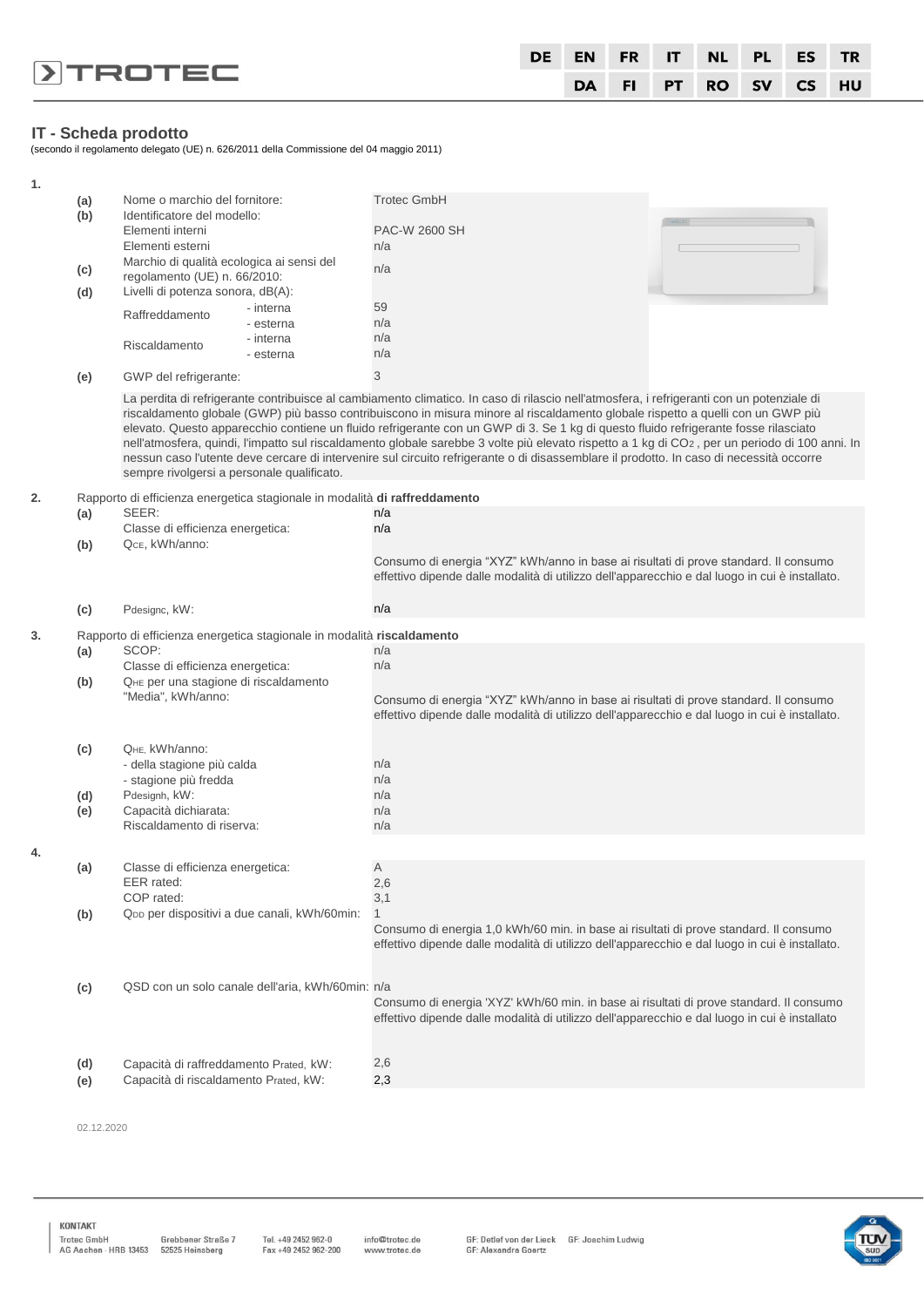|                         |  |  |  | DE EN FR IT NL PL ES TR |  |
|-------------------------|--|--|--|-------------------------|--|
| $\triangleright$ TROTEC |  |  |  | DA FI PT RO SV CS HU    |  |

#### **NL - Productkaart**

(overeenkomstig de Gedelegeerde Verordening (EU) nr. 626/2011 van de Commissie van 4 mei 2011)

| 1. |            |                                                                       |                                                                                                                                                                                                                                                                                                                                                                                                                                                                                                                                                                         |
|----|------------|-----------------------------------------------------------------------|-------------------------------------------------------------------------------------------------------------------------------------------------------------------------------------------------------------------------------------------------------------------------------------------------------------------------------------------------------------------------------------------------------------------------------------------------------------------------------------------------------------------------------------------------------------------------|
|    | (a)<br>(b) | Naam van de leverancier:<br>Type aanduiding:<br>binnenenheden         | <b>Trotec GmbH</b><br><b>PAC-W 2600 SH</b>                                                                                                                                                                                                                                                                                                                                                                                                                                                                                                                              |
|    |            | buiteneenheden                                                        | n/a                                                                                                                                                                                                                                                                                                                                                                                                                                                                                                                                                                     |
|    |            | Milieukeur overeenkomstig VO (EU) nr.                                 | n/a                                                                                                                                                                                                                                                                                                                                                                                                                                                                                                                                                                     |
|    | (c)<br>(d) | 66/2010:<br>Geluidsniveaus, dB(A):                                    |                                                                                                                                                                                                                                                                                                                                                                                                                                                                                                                                                                         |
|    |            | - binnenheden<br>Koelingsmodus<br>- buitenheden                       | 59<br>n/a                                                                                                                                                                                                                                                                                                                                                                                                                                                                                                                                                               |
|    |            | - binnenheden<br>Verwarmingsmodus<br>- buitenheden                    | n/a<br>n/a                                                                                                                                                                                                                                                                                                                                                                                                                                                                                                                                                              |
|    | (e)        | GWP van het gebruikte koelmiddel:                                     | 3                                                                                                                                                                                                                                                                                                                                                                                                                                                                                                                                                                       |
|    |            | te demonteren; vraag dit steeds aan een vakman.                       | Lekkage van koelmiddel leidt tot klimaatverandering. Bij lekkage in de lucht draagt een koelmiddel met een laag aardopwarmingsvermogen<br>(GWP) minder bij tot de opwarming van de aarde dan een koelmiddel met een hoog GWP. Dit apparaat bevat een koelmiddel met een<br>GWP gelijk aan 3. Dit houdt in dat als 1 kg van deze koelvloeistof in de lucht vrijkomt, het effect op de aardopwarming over een periode van<br>100 jaar 3 keer groter zou zijn dan bij het vrijkomen van 1 kg CO2 . Laat het koelcircuit steeds ongemoeid en probeer nooit het product zelf |
| 2. |            | Seizoensgebonden energie-efficiëntieverhouding in de koelmodus        |                                                                                                                                                                                                                                                                                                                                                                                                                                                                                                                                                                         |
|    | (a)        | SEER:                                                                 | n/a                                                                                                                                                                                                                                                                                                                                                                                                                                                                                                                                                                     |
|    |            | Energie-efficiëntieklasse:                                            | n/a                                                                                                                                                                                                                                                                                                                                                                                                                                                                                                                                                                     |
|    | (b)        | QcE voor een verwarmingsseizoen                                       | Energieverbruik "XYZ" kWh per jaar, gebaseerd op de resultaten van standaardtests. Het                                                                                                                                                                                                                                                                                                                                                                                                                                                                                  |
|    |            | "Gemiddeld", kWh/jaar:                                                | feitelijke energieverbruik is afhankelijk van de manier waarop het apparaat wordt gebruikt en<br>de plaats waar het zich bevindt.                                                                                                                                                                                                                                                                                                                                                                                                                                       |
|    | (c)        | Pdesignc, kW:                                                         | n/a                                                                                                                                                                                                                                                                                                                                                                                                                                                                                                                                                                     |
| 3. |            | Seizoensgebonden energie-efficiëntieverhouding in de verwarmingsmodus |                                                                                                                                                                                                                                                                                                                                                                                                                                                                                                                                                                         |
|    | (a)        | SCOP:                                                                 | n/a                                                                                                                                                                                                                                                                                                                                                                                                                                                                                                                                                                     |
|    | (b)        | Energie-efficiëntieklasse:<br>QHE VOOR een verwarmingsseizoen         | n/a                                                                                                                                                                                                                                                                                                                                                                                                                                                                                                                                                                     |
|    |            | "Gemiddeld", kWh/jaar:                                                | Energieverbruik "XYZ" kWh per jaar, gebaseerd op de resultaten van standaardtests. Het<br>feitelijke energieverbruik is afhankelijk van de manier waarop het apparaat wordt gebruikt en<br>de plaats waar het zich bevindt.                                                                                                                                                                                                                                                                                                                                             |
|    | (c)        | QHE, kWh/jaar:                                                        |                                                                                                                                                                                                                                                                                                                                                                                                                                                                                                                                                                         |
|    |            | - van het warmere seizoen                                             | n/a                                                                                                                                                                                                                                                                                                                                                                                                                                                                                                                                                                     |
|    |            | - van het koudere seizoen                                             | n/a                                                                                                                                                                                                                                                                                                                                                                                                                                                                                                                                                                     |
|    | (d)        | Pdesignh, kW:                                                         | n/a                                                                                                                                                                                                                                                                                                                                                                                                                                                                                                                                                                     |
|    | (e)        | Opgegeven capaciteit:<br>Back-upverwarming:                           | n/a<br>n/a                                                                                                                                                                                                                                                                                                                                                                                                                                                                                                                                                              |
|    |            |                                                                       |                                                                                                                                                                                                                                                                                                                                                                                                                                                                                                                                                                         |
| 4. |            | Energie-efficiëntieklasse:                                            | Α                                                                                                                                                                                                                                                                                                                                                                                                                                                                                                                                                                       |
|    | (a)        | EER rated:                                                            | 2,6                                                                                                                                                                                                                                                                                                                                                                                                                                                                                                                                                                     |
|    |            | COP rated:                                                            | 3,1                                                                                                                                                                                                                                                                                                                                                                                                                                                                                                                                                                     |
|    | (b)        | QDD met twee luchtkanalen, kWh/60min:                                 | 1,0                                                                                                                                                                                                                                                                                                                                                                                                                                                                                                                                                                     |
|    |            |                                                                       | Energieverbruik 1,0 kWh per jaar, gebaseerd op de resultaten van standaardtests. Het<br>feitelijke energieverbruik is afhankelijk van de manier waarop het apparaat wordt gebruikt en<br>de plaats waar het zich bevindt.                                                                                                                                                                                                                                                                                                                                               |
|    | (c)        | Qsp met een luchtkanaal, kWh/60min:                                   | n/a                                                                                                                                                                                                                                                                                                                                                                                                                                                                                                                                                                     |
|    |            |                                                                       | Energieverbruik 'XYZ' kWh per jaar, gebaseerd op de resultaten van standaardtests. Het<br>feitelijke energieverbruik is afhankelijk van de manier waarop het apparaat wordt gebruikt en<br>de plaats waar het zich bevindt.                                                                                                                                                                                                                                                                                                                                             |
|    | (d)        | Koelvermogen Prated, kW:                                              | 2,6                                                                                                                                                                                                                                                                                                                                                                                                                                                                                                                                                                     |
|    | (e)        | Verwarmingsvermogen Prated, kW:                                       | 2,3                                                                                                                                                                                                                                                                                                                                                                                                                                                                                                                                                                     |
|    |            |                                                                       |                                                                                                                                                                                                                                                                                                                                                                                                                                                                                                                                                                         |

02.12.2020

KONTAKT

Tel. +49 2452 962-0<br>Fax +49 2452 962-200

info@trotec.de<br>www.trotec.de

GF: Detlef von der Lieck GF: Joachim Ludwig<br>GF: Alexandra Goertz

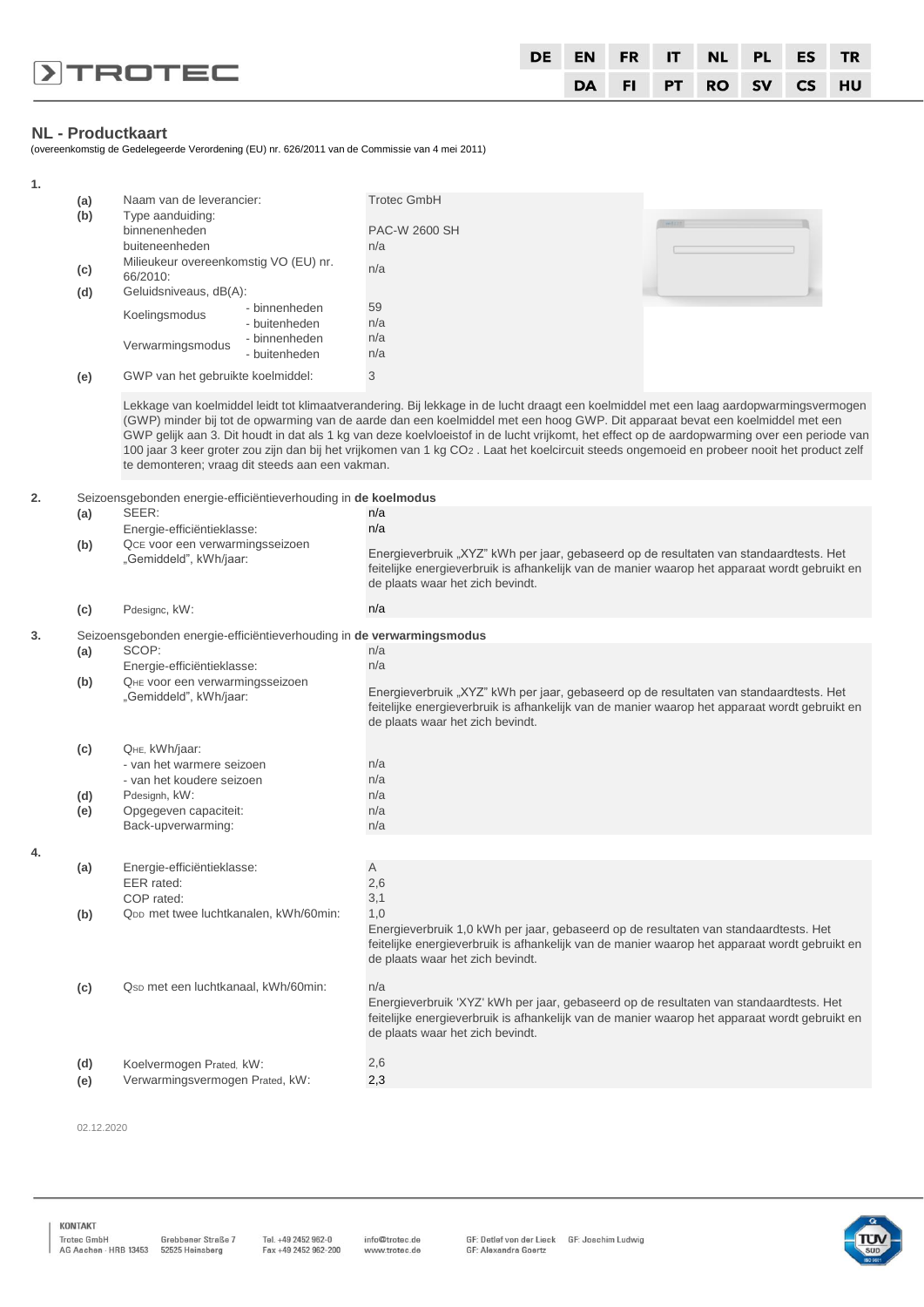|                         |  |  | DE EN FR IT NL PL ES TR |  |
|-------------------------|--|--|-------------------------|--|
| $\triangleright$ TROTEC |  |  | DA FI PT RO SV CS HU    |  |

#### **PL - Karta produktu**

(zgodnie z rozporządzeniem delegowanym Komisji (UE) nr 626/2011 z dnia 4 maja 2011 r.)

| 1. |              |                                                                  |                     |                                                                                                                                                                                                                                                                                                                                                                                                                                                                                                                                                                                                                                                                                              |
|----|--------------|------------------------------------------------------------------|---------------------|----------------------------------------------------------------------------------------------------------------------------------------------------------------------------------------------------------------------------------------------------------------------------------------------------------------------------------------------------------------------------------------------------------------------------------------------------------------------------------------------------------------------------------------------------------------------------------------------------------------------------------------------------------------------------------------------|
|    | (a)          | Nazwa dostawcy:                                                  |                     | <b>Trotec GmbH</b>                                                                                                                                                                                                                                                                                                                                                                                                                                                                                                                                                                                                                                                                           |
|    | (b)          | Oznaczenie modelu:                                               |                     |                                                                                                                                                                                                                                                                                                                                                                                                                                                                                                                                                                                                                                                                                              |
|    |              | Jednostka wewnętrzna                                             |                     | <b>PAC-W 2600 SH</b>                                                                                                                                                                                                                                                                                                                                                                                                                                                                                                                                                                                                                                                                         |
|    |              | Jednostka zewnętrzna<br>Oznakowanie ekologiczne zgodnie z        |                     | n/a                                                                                                                                                                                                                                                                                                                                                                                                                                                                                                                                                                                                                                                                                          |
|    | (c)          | rozporządzeniem (UE) nr 66/2010:                                 |                     | n/a                                                                                                                                                                                                                                                                                                                                                                                                                                                                                                                                                                                                                                                                                          |
|    | (d)          | Poziom mocy akustycznej, dB(A):                                  |                     |                                                                                                                                                                                                                                                                                                                                                                                                                                                                                                                                                                                                                                                                                              |
|    |              | - Wnętrze<br>Tryb chłodzenia                                     |                     | 59                                                                                                                                                                                                                                                                                                                                                                                                                                                                                                                                                                                                                                                                                           |
|    |              |                                                                  | - Obszar zewnętrzny | n/a                                                                                                                                                                                                                                                                                                                                                                                                                                                                                                                                                                                                                                                                                          |
|    |              | - Wnętrze<br>Tryb ogrzewania                                     |                     | n/a                                                                                                                                                                                                                                                                                                                                                                                                                                                                                                                                                                                                                                                                                          |
|    |              |                                                                  | - Obszar zewnętrzny | n/a                                                                                                                                                                                                                                                                                                                                                                                                                                                                                                                                                                                                                                                                                          |
|    | (e)          | GWP użytego czynnika chłodniczego:                               |                     | 3                                                                                                                                                                                                                                                                                                                                                                                                                                                                                                                                                                                                                                                                                            |
|    |              | specjalisty.                                                     |                     | Wycieki czynników chłodniczych przyczyniają się do zmiany klimatu. W przypadku przedostania się do atmosfery czynnik chłodniczy o<br>niższym współczynniku ocieplenia globalnego (GWP) ma mniejszy wpływ na globalne ocieplenie niż czynnik o wyższym współczynniku GWP.<br>Urządzenie zawiera płyn chłodniczy o współczynniku GWP wynoszącym 3. Powyższe oznacza, iż w przypadku przedostania się 1 kg takiego<br>płynu chłodniczego do atmosfery, jego wpływ na globalne ocieplenie byłby 3 razy większy niż wpływ 1 kg CO2 w okresie 100 lat. Nigdy nie<br>należy samodzielnie manipulować przy obiegu czynnika chłodniczego lub demontować urządzenia, należy zawsze zwrócić się o pomoc |
| 2. |              | Sezonowy wskaźnik efektywności energetycznej w trybie chłodzenia |                     |                                                                                                                                                                                                                                                                                                                                                                                                                                                                                                                                                                                                                                                                                              |
|    | SEER:<br>(a) |                                                                  |                     | n/a                                                                                                                                                                                                                                                                                                                                                                                                                                                                                                                                                                                                                                                                                          |
|    |              | Klasa efektywności energetycznej:                                |                     | n/a                                                                                                                                                                                                                                                                                                                                                                                                                                                                                                                                                                                                                                                                                          |
|    | (b)          | QHE dla sezonu grzewczego "Średnia",<br>kWh/rok                  |                     | Zużycie energii elektrycznej »XYZ« kWh rocznie na podstawie wyników próby                                                                                                                                                                                                                                                                                                                                                                                                                                                                                                                                                                                                                    |
|    |              |                                                                  |                     | przeprowadzonej w normalnych warunkach. Rzeczywiste zużycie energii elektrycznej zależy od<br>sposobu użytkowania urządzenia i miejsca, w którym się ono znajduje.                                                                                                                                                                                                                                                                                                                                                                                                                                                                                                                           |
|    | (c)          | Pdesignc, kW:                                                    |                     | n/a                                                                                                                                                                                                                                                                                                                                                                                                                                                                                                                                                                                                                                                                                          |
|    |              | Sezonowy wskaźnik efektywności energetycznej w trybie ogrzewania |                     |                                                                                                                                                                                                                                                                                                                                                                                                                                                                                                                                                                                                                                                                                              |
| 3. | (a)          | SCOP:                                                            |                     | n/a                                                                                                                                                                                                                                                                                                                                                                                                                                                                                                                                                                                                                                                                                          |
|    |              | Klasa efektywności energetycznej:                                |                     | n/a                                                                                                                                                                                                                                                                                                                                                                                                                                                                                                                                                                                                                                                                                          |
|    | (b)          | QHE dla sezonu grzewczego "Średnia",                             |                     |                                                                                                                                                                                                                                                                                                                                                                                                                                                                                                                                                                                                                                                                                              |
|    |              | kWh/rok:                                                         |                     | Zużycie energii elektrycznej »XYZ« kWh rocznie na podstawie wyników próby<br>przeprowadzonej w normalnych warunkach. Rzeczywiste zużycie energii elektrycznej zależy od<br>sposobu użytkowania urządzenia i miejsca, w którym się ono znajduje.                                                                                                                                                                                                                                                                                                                                                                                                                                              |
|    | (c)          | QHE, kWh/rok:                                                    |                     |                                                                                                                                                                                                                                                                                                                                                                                                                                                                                                                                                                                                                                                                                              |
|    |              | - sezonu ciepłego                                                |                     | n/a                                                                                                                                                                                                                                                                                                                                                                                                                                                                                                                                                                                                                                                                                          |
|    |              | - sezonu chłodnego                                               |                     | n/a                                                                                                                                                                                                                                                                                                                                                                                                                                                                                                                                                                                                                                                                                          |
|    | (d)          | Pdesignh, kW:<br>Deklarowana wydajność:                          |                     | n/a<br>n/a                                                                                                                                                                                                                                                                                                                                                                                                                                                                                                                                                                                                                                                                                   |
|    | (e)          | Zapasowe ogrzewanie:                                             |                     | n/a                                                                                                                                                                                                                                                                                                                                                                                                                                                                                                                                                                                                                                                                                          |
|    |              |                                                                  |                     |                                                                                                                                                                                                                                                                                                                                                                                                                                                                                                                                                                                                                                                                                              |
| 4. |              | Klasa efektywności energetycznej:                                |                     | Α                                                                                                                                                                                                                                                                                                                                                                                                                                                                                                                                                                                                                                                                                            |
|    | (a)          | EER rated:                                                       |                     | 2,6                                                                                                                                                                                                                                                                                                                                                                                                                                                                                                                                                                                                                                                                                          |
|    |              | COP rated:                                                       |                     | 3,1                                                                                                                                                                                                                                                                                                                                                                                                                                                                                                                                                                                                                                                                                          |
|    | (b)          | QDD dla dwukanałowych, kWh/60min:                                |                     | $\mathbf{1}$                                                                                                                                                                                                                                                                                                                                                                                                                                                                                                                                                                                                                                                                                 |
|    |              |                                                                  |                     | Zużycie energii elektrycznej 1,0 kWh na 60 min. na podstawie wyników próby przeprowadzonej<br>w normalnych warunkach. Rzeczywiste zużycie energii elektrycznej zależy od sposobu<br>użytkowania urządzenia i miejsca, w którym się ono znajduje.                                                                                                                                                                                                                                                                                                                                                                                                                                             |
|    | (c)          | Qsp dla jednokanałowych, kWh/60min:                              |                     | n/a                                                                                                                                                                                                                                                                                                                                                                                                                                                                                                                                                                                                                                                                                          |
|    |              |                                                                  |                     | Zużycie energii elektrycznej 'XYZ' kWh na 60 min. na podstawie wyników próby<br>przeprowadzonej w normalnych warunkach. Rzeczywiste zużycie energii elektrycznej zależy od<br>sposobu użytkowania urządzenia i miejsca, w którym się ono znajduje.                                                                                                                                                                                                                                                                                                                                                                                                                                           |
|    | (d)          | Wydajność chłodnicza Prated, kW:                                 |                     | 2,6                                                                                                                                                                                                                                                                                                                                                                                                                                                                                                                                                                                                                                                                                          |
|    | (e)          | Wydajność grzewcza Prated, kW:                                   |                     | 2,3                                                                                                                                                                                                                                                                                                                                                                                                                                                                                                                                                                                                                                                                                          |
|    |              |                                                                  |                     |                                                                                                                                                                                                                                                                                                                                                                                                                                                                                                                                                                                                                                                                                              |

02.12.2020

KONTAKT

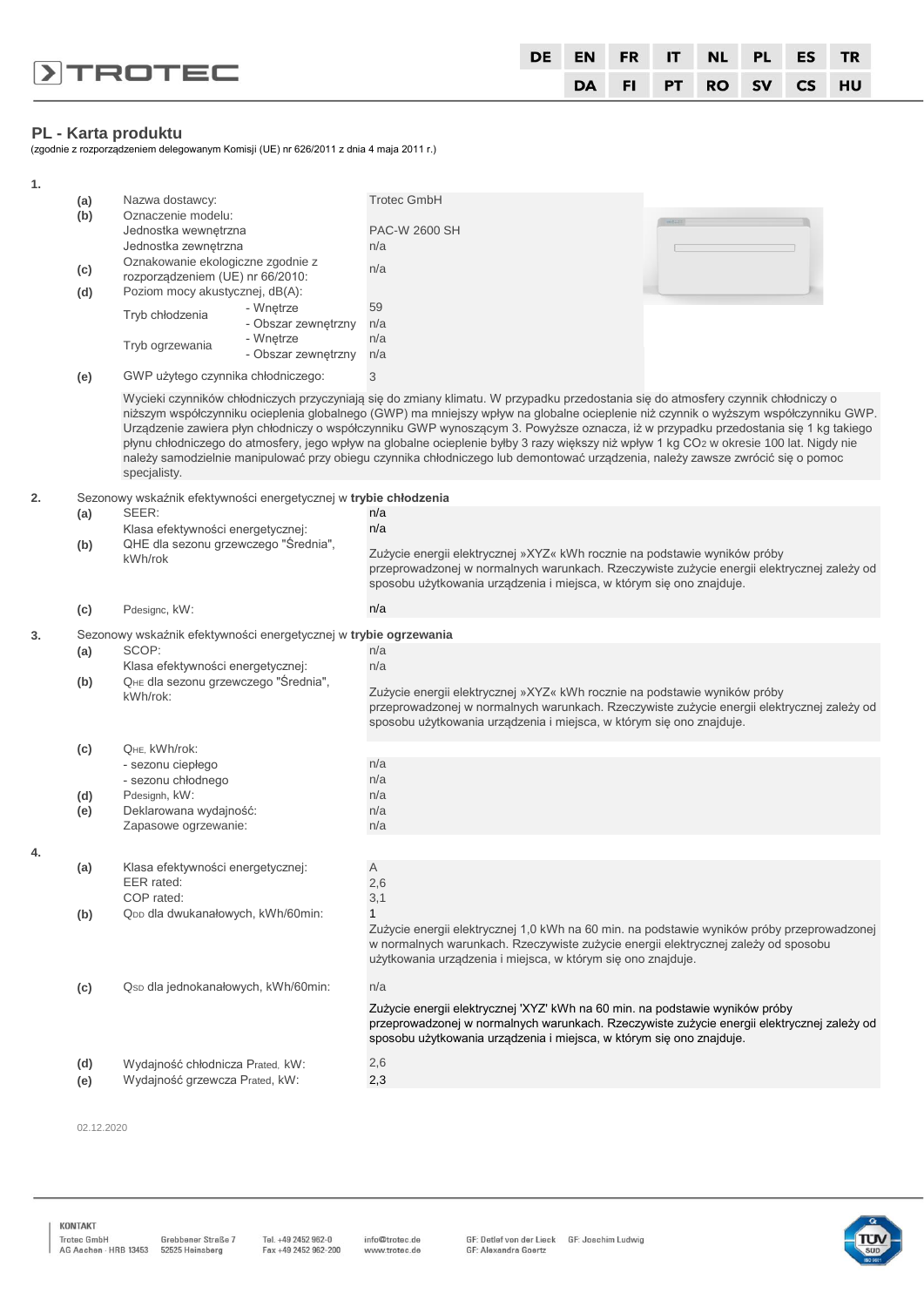|                         |  |  |  | DE EN FR IT NL PL ES TR |  |
|-------------------------|--|--|--|-------------------------|--|
| $\triangleright$ TROTEC |  |  |  | DA FI PT RO SV CS HU    |  |

#### **ES - Ficha del producto**

(de conformidad con el Reglamento delegado de la Comisión (UE) Nº 626/2011, de 4 de mayo de 2011)

| 1. |     |                                                                          |                                                                                                                                                                                                                                                                                                                                                                                                                                                                                                                                                                       |  |
|----|-----|--------------------------------------------------------------------------|-----------------------------------------------------------------------------------------------------------------------------------------------------------------------------------------------------------------------------------------------------------------------------------------------------------------------------------------------------------------------------------------------------------------------------------------------------------------------------------------------------------------------------------------------------------------------|--|
|    | (a) | Nombre comercial del proveedor:                                          | <b>Trotec GmbH</b>                                                                                                                                                                                                                                                                                                                                                                                                                                                                                                                                                    |  |
|    | (b) | Identificador del modelo:                                                |                                                                                                                                                                                                                                                                                                                                                                                                                                                                                                                                                                       |  |
|    |     | elementos interior                                                       | PAC-W 2600 SH                                                                                                                                                                                                                                                                                                                                                                                                                                                                                                                                                         |  |
|    |     | elementos exterior                                                       | n/a                                                                                                                                                                                                                                                                                                                                                                                                                                                                                                                                                                   |  |
|    |     | Etiqueta ecológica según el Reglamento                                   |                                                                                                                                                                                                                                                                                                                                                                                                                                                                                                                                                                       |  |
|    | (c) | (UE) Nº 66/2010:                                                         | n/a                                                                                                                                                                                                                                                                                                                                                                                                                                                                                                                                                                   |  |
|    | (d) | Nivel de potencia acústica, dB(A):                                       |                                                                                                                                                                                                                                                                                                                                                                                                                                                                                                                                                                       |  |
|    |     | modos de refrigeraciór - interior                                        | 59                                                                                                                                                                                                                                                                                                                                                                                                                                                                                                                                                                    |  |
|    |     | - exterior                                                               | n/a                                                                                                                                                                                                                                                                                                                                                                                                                                                                                                                                                                   |  |
|    |     | $\overline{\phantom{a}}$ - interior<br>modos de calefacción              | n/a                                                                                                                                                                                                                                                                                                                                                                                                                                                                                                                                                                   |  |
|    |     | - exterior                                                               | n/a                                                                                                                                                                                                                                                                                                                                                                                                                                                                                                                                                                   |  |
|    | (e) | Nombre y GWP del refrigerante utilizado:                                 | 3                                                                                                                                                                                                                                                                                                                                                                                                                                                                                                                                                                     |  |
|    |     | desmontar el aparato usted mismo; consulte siempre a un profesional.     | Las fugas de refrigerante contribuyen al cambio climático. Cuanto mayor sea el potencial de calentamiento global (GWP) de un<br>refrigerante, más contribuirá a dicho calentamiento su vertido a la atmósfera. Este aparato contiene un líquido refrigerante con un GWP<br>igual a 3. Esto significa que, si pasara a la atmósfera 1 kg de este líquido refrigerante, el impacto en el calentamiento global sería, a lo<br>largo de un periodo de 100 años, 3 veces mayor que si se vertiera 1 kg de CO2. Nunca intente intervenir en el circuito del refrigerante ni |  |
| 2. |     | Relación de eficiencia energética estacional en el modo de refrigeración |                                                                                                                                                                                                                                                                                                                                                                                                                                                                                                                                                                       |  |
|    | (a) | SEER:                                                                    | n/a                                                                                                                                                                                                                                                                                                                                                                                                                                                                                                                                                                   |  |
|    |     | Clase de eficiencia energética:                                          | n/a                                                                                                                                                                                                                                                                                                                                                                                                                                                                                                                                                                   |  |
|    | (b) | Qсє, kWh/año:                                                            |                                                                                                                                                                                                                                                                                                                                                                                                                                                                                                                                                                       |  |
|    |     |                                                                          | Consumo de energía "XYZ" kWh/año, según los resultados obtenidos en ensayos estándar.<br>El consumo de energía real depende de las condiciones de uso del aparato y del lugar en el<br>que esté instalado.                                                                                                                                                                                                                                                                                                                                                            |  |
|    | (c) | Pdesignc, kW:                                                            | n/a                                                                                                                                                                                                                                                                                                                                                                                                                                                                                                                                                                   |  |
| 3. |     | Relación de eficiencia energética estacional en el modo de calefacción   |                                                                                                                                                                                                                                                                                                                                                                                                                                                                                                                                                                       |  |
|    | (a) | SCOP:                                                                    | n/a                                                                                                                                                                                                                                                                                                                                                                                                                                                                                                                                                                   |  |
|    |     | Clase de eficiencia energética:                                          | n/a                                                                                                                                                                                                                                                                                                                                                                                                                                                                                                                                                                   |  |
|    | (b) | QHE para una temporada de calefacción                                    |                                                                                                                                                                                                                                                                                                                                                                                                                                                                                                                                                                       |  |
|    |     | "Promedio", kWh/año:                                                     | Consumo de energía "XYZ" kWh/año, según los resultados obtenidos en ensayos estándar.<br>El consumo de energía real depende de las condiciones de uso del aparato y del lugar en el<br>que esté instalado.                                                                                                                                                                                                                                                                                                                                                            |  |
|    | (c) | QHE, kWh/año:                                                            |                                                                                                                                                                                                                                                                                                                                                                                                                                                                                                                                                                       |  |
|    |     | - de temporada más cálida                                                | n/a                                                                                                                                                                                                                                                                                                                                                                                                                                                                                                                                                                   |  |
|    |     | - de temporada más fría                                                  | n/a                                                                                                                                                                                                                                                                                                                                                                                                                                                                                                                                                                   |  |
|    | (d) | Pdesignh, kW:                                                            | n/a                                                                                                                                                                                                                                                                                                                                                                                                                                                                                                                                                                   |  |
|    | (e) | Capacidad declarada:                                                     | n/a                                                                                                                                                                                                                                                                                                                                                                                                                                                                                                                                                                   |  |
|    |     | Calefacción de reserva:                                                  | n/a                                                                                                                                                                                                                                                                                                                                                                                                                                                                                                                                                                   |  |
|    |     |                                                                          |                                                                                                                                                                                                                                                                                                                                                                                                                                                                                                                                                                       |  |
| 4. |     |                                                                          |                                                                                                                                                                                                                                                                                                                                                                                                                                                                                                                                                                       |  |
|    | (a) | Clase de eficiencia energética:<br>EER rated:                            | Α<br>2,6                                                                                                                                                                                                                                                                                                                                                                                                                                                                                                                                                              |  |
|    |     | COP rated:                                                               | 3,1                                                                                                                                                                                                                                                                                                                                                                                                                                                                                                                                                                   |  |
|    |     | Q <sub>DD</sub> de conducto doble, kWh/60min:                            | 1                                                                                                                                                                                                                                                                                                                                                                                                                                                                                                                                                                     |  |
|    | (b) |                                                                          | Consumo de energía 1,0 kWh/60 minutos, según los resultados obtenidos en ensayos                                                                                                                                                                                                                                                                                                                                                                                                                                                                                      |  |
|    |     |                                                                          | estándar. El consumo de energía real depende de las condiciones de uso del aparato y del<br>lugar en el que esté instalado.                                                                                                                                                                                                                                                                                                                                                                                                                                           |  |
|    | (c) | Q <sub>SD</sub> de conducto único, kWh/60min:                            | n/a                                                                                                                                                                                                                                                                                                                                                                                                                                                                                                                                                                   |  |
|    |     |                                                                          | Consumo de energía 'XYZ' kWh/60 minutos, según los resultados obtenidos en ensayos<br>estándar. El consumo de energía real depende de las condiciones de uso del aparato y del<br>lugar en el que esté instalado.                                                                                                                                                                                                                                                                                                                                                     |  |
|    | (d) | La potencia de refrigeración Prated, kW:                                 | 2,6                                                                                                                                                                                                                                                                                                                                                                                                                                                                                                                                                                   |  |
|    | (e) | La potencia de calefacción Prated, kW:                                   | 2,3                                                                                                                                                                                                                                                                                                                                                                                                                                                                                                                                                                   |  |
|    |     |                                                                          |                                                                                                                                                                                                                                                                                                                                                                                                                                                                                                                                                                       |  |

02.12.2020

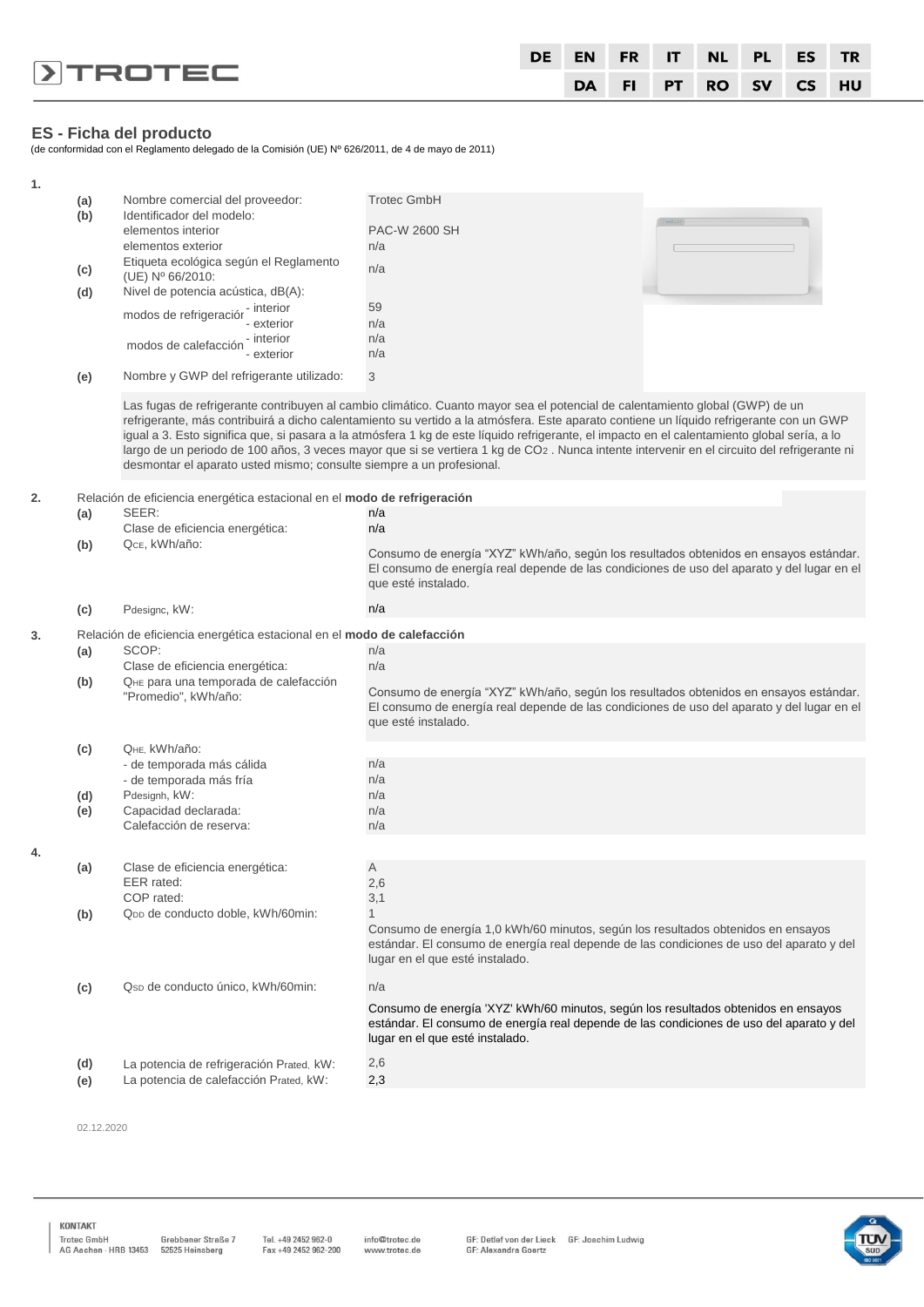|                | <b>DE</b> |  |  | EN FR IT NL PL ES TR |  |
|----------------|-----------|--|--|----------------------|--|
| <b>DIROTEC</b> |           |  |  | DA FI PT RO SV CS HU |  |

# **TR - Ürün Bilgi Formu**

(4 mayıs 2011 tarih ve 626/2011 sayılı EU komisyon delegasyonu yönetmeliğine göre)

| 1. |     |                                                                                                                                                                                                                                                                                                                                                                                                                                                                                               |             |                                                                                                                                |  |  |  |  |  |  |  |  |
|----|-----|-----------------------------------------------------------------------------------------------------------------------------------------------------------------------------------------------------------------------------------------------------------------------------------------------------------------------------------------------------------------------------------------------------------------------------------------------------------------------------------------------|-------------|--------------------------------------------------------------------------------------------------------------------------------|--|--|--|--|--|--|--|--|
|    | (a) | Distribütör:                                                                                                                                                                                                                                                                                                                                                                                                                                                                                  |             | <b>Trotec GmbH</b>                                                                                                             |  |  |  |  |  |  |  |  |
|    | (b) | Model:                                                                                                                                                                                                                                                                                                                                                                                                                                                                                        |             |                                                                                                                                |  |  |  |  |  |  |  |  |
|    |     | İç ünite                                                                                                                                                                                                                                                                                                                                                                                                                                                                                      |             | <b>PAC-W 2600 SH</b>                                                                                                           |  |  |  |  |  |  |  |  |
|    |     | Dış ünite                                                                                                                                                                                                                                                                                                                                                                                                                                                                                     |             | n/a                                                                                                                            |  |  |  |  |  |  |  |  |
|    | (c) | VO (EG) Nr. 66/2010 göre çevre işareti :                                                                                                                                                                                                                                                                                                                                                                                                                                                      |             | n/a                                                                                                                            |  |  |  |  |  |  |  |  |
|    |     |                                                                                                                                                                                                                                                                                                                                                                                                                                                                                               |             |                                                                                                                                |  |  |  |  |  |  |  |  |
|    | (d) | Ses seviyesi, dB(A):                                                                                                                                                                                                                                                                                                                                                                                                                                                                          | - İç alan   | 59                                                                                                                             |  |  |  |  |  |  |  |  |
|    |     | Soğutma                                                                                                                                                                                                                                                                                                                                                                                                                                                                                       | - Açık lan  | n/a                                                                                                                            |  |  |  |  |  |  |  |  |
|    |     |                                                                                                                                                                                                                                                                                                                                                                                                                                                                                               | - İç alan   | n/a                                                                                                                            |  |  |  |  |  |  |  |  |
|    |     | Isitma                                                                                                                                                                                                                                                                                                                                                                                                                                                                                        | - Açık alan | n/a                                                                                                                            |  |  |  |  |  |  |  |  |
|    |     | Soğutucu maddenin küresel ısınma potansiye 3                                                                                                                                                                                                                                                                                                                                                                                                                                                  |             |                                                                                                                                |  |  |  |  |  |  |  |  |
|    | (e) |                                                                                                                                                                                                                                                                                                                                                                                                                                                                                               |             |                                                                                                                                |  |  |  |  |  |  |  |  |
|    |     | Soğutucu gaz çıkışı iklim değişikliğini etkiler. Küresel ısınma potansiyeli daha düşük olan soğutucu gazlar, daha yüksek potansiyele<br>sahip gazlara göre daha az zararlıdır. Bu cihazın soğutucu gazının küresel ısınma potansiyeli: 3 Bu soğutucu maddenin 1 kg'lık<br>çıkışı, küresel ısınma üzerinde yüz yılda 1 kg CO2'den 3 kat daha fazla etkiye sahip olacaktır. Soğutma çevriminde herhangi bir<br>işlem yapmayın veya cihazı sökmeyiniz, herzaman uzman personellerimizi arayınız. |             |                                                                                                                                |  |  |  |  |  |  |  |  |
| 2. |     | Mevsime bağlı olan soğutma performansı                                                                                                                                                                                                                                                                                                                                                                                                                                                        |             |                                                                                                                                |  |  |  |  |  |  |  |  |
|    | (a) | SEER:                                                                                                                                                                                                                                                                                                                                                                                                                                                                                         |             | n/a                                                                                                                            |  |  |  |  |  |  |  |  |
|    |     | Enerji verimliği sınıfı:                                                                                                                                                                                                                                                                                                                                                                                                                                                                      |             | n/a                                                                                                                            |  |  |  |  |  |  |  |  |
|    | (b) | QcE, kWh/sene:                                                                                                                                                                                                                                                                                                                                                                                                                                                                                |             |                                                                                                                                |  |  |  |  |  |  |  |  |
|    |     |                                                                                                                                                                                                                                                                                                                                                                                                                                                                                               |             | Norm kontrol sonuçlarına göre enerji sarfiyatı , XYZ' kWh/sene. Gerçek<br>sarfiyat cihazın kullanım alanına bağlıdır.          |  |  |  |  |  |  |  |  |
|    | (c) | Pdesignc, kW:                                                                                                                                                                                                                                                                                                                                                                                                                                                                                 |             | n/a                                                                                                                            |  |  |  |  |  |  |  |  |
| 3. |     | Mevsime bağlı olan soğutma performansı                                                                                                                                                                                                                                                                                                                                                                                                                                                        |             |                                                                                                                                |  |  |  |  |  |  |  |  |
|    | (a) | SCOP:                                                                                                                                                                                                                                                                                                                                                                                                                                                                                         |             | n/a                                                                                                                            |  |  |  |  |  |  |  |  |
|    |     | Enerji verimliği sınıfı:                                                                                                                                                                                                                                                                                                                                                                                                                                                                      |             | n/a                                                                                                                            |  |  |  |  |  |  |  |  |
|    | (b) | Orta ısıtma periyodu için QHE, kWh/sene:                                                                                                                                                                                                                                                                                                                                                                                                                                                      |             |                                                                                                                                |  |  |  |  |  |  |  |  |
|    |     |                                                                                                                                                                                                                                                                                                                                                                                                                                                                                               |             | Norm kontrol sonuçlarına göre enerji sarfiyatı ,XYZ' kWh/sene. Gerçek<br>tüketimi cihazın kullanım alanına bağlıdır.           |  |  |  |  |  |  |  |  |
|    | (c) | QHE, kWh/sene:                                                                                                                                                                                                                                                                                                                                                                                                                                                                                |             |                                                                                                                                |  |  |  |  |  |  |  |  |
|    |     | - Isıtma periyodu için                                                                                                                                                                                                                                                                                                                                                                                                                                                                        |             | n/a                                                                                                                            |  |  |  |  |  |  |  |  |
|    |     | - Soğutma periyodu için                                                                                                                                                                                                                                                                                                                                                                                                                                                                       |             | n/a                                                                                                                            |  |  |  |  |  |  |  |  |
|    | (d) | Pdesignh, kW:                                                                                                                                                                                                                                                                                                                                                                                                                                                                                 |             | n/a                                                                                                                            |  |  |  |  |  |  |  |  |
|    | (e) | Verim gücü:                                                                                                                                                                                                                                                                                                                                                                                                                                                                                   |             | n/a                                                                                                                            |  |  |  |  |  |  |  |  |
|    |     | Ekstra isitma performansi                                                                                                                                                                                                                                                                                                                                                                                                                                                                     |             | n/a                                                                                                                            |  |  |  |  |  |  |  |  |
| 4. |     |                                                                                                                                                                                                                                                                                                                                                                                                                                                                                               |             |                                                                                                                                |  |  |  |  |  |  |  |  |
|    | (a) | Enerji verimliği sınıfı:                                                                                                                                                                                                                                                                                                                                                                                                                                                                      |             | Α                                                                                                                              |  |  |  |  |  |  |  |  |
|    |     | EER rated:                                                                                                                                                                                                                                                                                                                                                                                                                                                                                    |             | 2,6                                                                                                                            |  |  |  |  |  |  |  |  |
|    |     | COP rated:                                                                                                                                                                                                                                                                                                                                                                                                                                                                                    |             | 3,1                                                                                                                            |  |  |  |  |  |  |  |  |
|    | (b) | QDD iki kanal cihazları, kWh/60dak:                                                                                                                                                                                                                                                                                                                                                                                                                                                           |             | $\mathbf{1}$                                                                                                                   |  |  |  |  |  |  |  |  |
|    |     |                                                                                                                                                                                                                                                                                                                                                                                                                                                                                               |             | Norm kontrol sonuçlarına göre her 60 dakikada enerji tüketimi 1,0 kWh. Gerçek<br>tüketimi cihazın kullanım alanına bağlıdır.   |  |  |  |  |  |  |  |  |
|    | (c) | Qsp bir kanal cihazı, kWh/60dak:                                                                                                                                                                                                                                                                                                                                                                                                                                                              |             | n/a                                                                                                                            |  |  |  |  |  |  |  |  |
|    |     |                                                                                                                                                                                                                                                                                                                                                                                                                                                                                               |             | Norm kontrol sonuçlarına göre her 60 dakikada enerji tüketimi 'XYZ' kWh. Gerçek<br>tüketimi cihazın kullanım alanına bağlıdır. |  |  |  |  |  |  |  |  |
|    | (d) | Soğutma kapasitesi Prated, kW:                                                                                                                                                                                                                                                                                                                                                                                                                                                                |             | 2,6                                                                                                                            |  |  |  |  |  |  |  |  |
|    | (e) | Isitma kapasitesi Prated, kW:                                                                                                                                                                                                                                                                                                                                                                                                                                                                 |             | 2,3                                                                                                                            |  |  |  |  |  |  |  |  |
|    |     |                                                                                                                                                                                                                                                                                                                                                                                                                                                                                               |             |                                                                                                                                |  |  |  |  |  |  |  |  |

02.12.2020

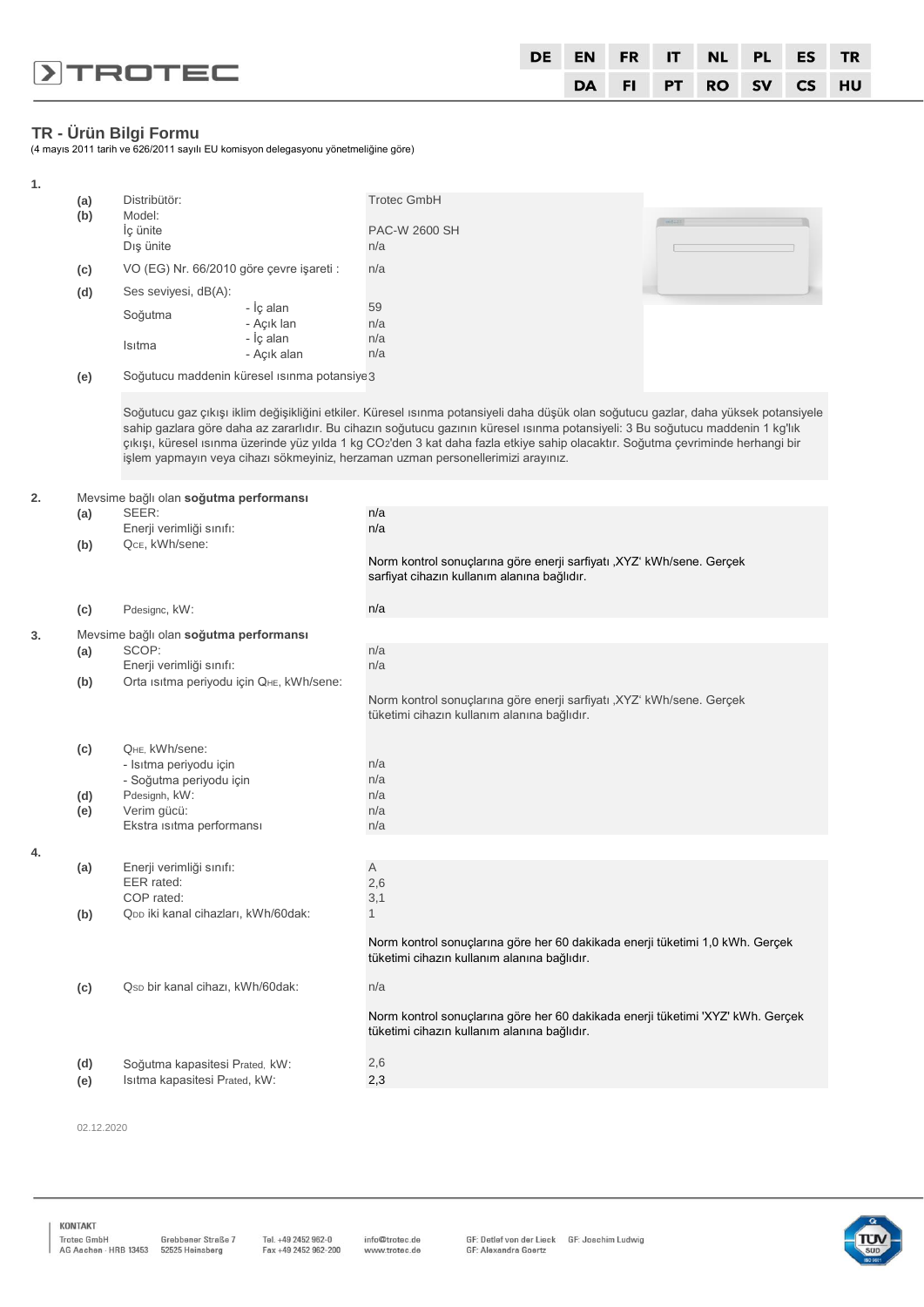|                         |  |  | DE EN FR IT NL PL ES TR |  |
|-------------------------|--|--|-------------------------|--|
| $\triangleright$ TROTEC |  |  | DA FI PT RO SV CS HU    |  |

# **DA - Datablad**

(i overensstemmelse med Kommissionens delegerede forordning (EU) nr. 626/2011 af 4. maj 2011)

| 1. |            |                                                                                                           |                                                                                                                                                                                                                                                                                                                                                                                                                                                                                                                                                                           |
|----|------------|-----------------------------------------------------------------------------------------------------------|---------------------------------------------------------------------------------------------------------------------------------------------------------------------------------------------------------------------------------------------------------------------------------------------------------------------------------------------------------------------------------------------------------------------------------------------------------------------------------------------------------------------------------------------------------------------------|
|    | (a)<br>(b) | Leverandørens navn eller varemærke<br>Modelidentifikation:<br>Indedele<br>Udedele                         | <b>Trotec GmbH</b><br>PAC-W 2600 SH<br>n/a                                                                                                                                                                                                                                                                                                                                                                                                                                                                                                                                |
|    |            | Miljømærke i henhold til VO (EG) nr. 66/2010:                                                             |                                                                                                                                                                                                                                                                                                                                                                                                                                                                                                                                                                           |
|    | (c)        |                                                                                                           | n/a                                                                                                                                                                                                                                                                                                                                                                                                                                                                                                                                                                       |
|    | (d)        | Lydeffektniveau, dB(A):<br>- Indendørs<br>Køling<br>- Udendørs<br>- Indendørs<br>Opvarmning<br>- Udendørs | 59<br>n/a<br>n/a<br>n/a                                                                                                                                                                                                                                                                                                                                                                                                                                                                                                                                                   |
|    | (e)        | kølemiddels navn og GWP:                                                                                  | 3                                                                                                                                                                                                                                                                                                                                                                                                                                                                                                                                                                         |
|    |            | fagmand.                                                                                                  | Kølemiddeludslip medvirker til klimaforandringerne. Slipper kølemidlet ud i atmosfæren, bidrager det mindre til den globale opvarmning,<br>hvis dets potentiale for global opvarmning (GWP) er lavt, end hvis det er højt. Dette apparat indeholder en kølevæske, hvis GWP-tal er 3<br>Det betyder, at lækkes 1 kg af dette kølemiddel til atmosfæren, så vil det gennem en periode på 100 år bidrage 3 gange mere til den<br>globale opvarmning end 1 kg CO2. Prøv aldrig at pille ved kølemiddelkredsløbet eller at skille produktet ad selv - overlad altid det til en |
| 2. |            | Sæsonbetonet ydeevne i kølingstilstand                                                                    |                                                                                                                                                                                                                                                                                                                                                                                                                                                                                                                                                                           |
|    | (a)        | SEER:<br>Energieffektivitetsklassen:                                                                      | n/a<br>n/a                                                                                                                                                                                                                                                                                                                                                                                                                                                                                                                                                                |
|    | (b)        | QcE, kWh/år:                                                                                              | Elforbrug XYZ« kWh pr. år på grundlag af standardiserede<br>prøvningsresultater. Det faktiske energiforbrug vil afhænge af, hvordan                                                                                                                                                                                                                                                                                                                                                                                                                                       |
|    |            |                                                                                                           | apparatet anvendes, og hvor det er placeret.                                                                                                                                                                                                                                                                                                                                                                                                                                                                                                                              |
|    | (c)        | Pdesignc, kW:                                                                                             | n/a                                                                                                                                                                                                                                                                                                                                                                                                                                                                                                                                                                       |
| 3. |            | Sæsonbetonet ydeevne i opvarmningstilstand                                                                |                                                                                                                                                                                                                                                                                                                                                                                                                                                                                                                                                                           |
|    | (a)        | SCOP:<br>Energieffektivitetsklassen:                                                                      | n/a<br>n/a                                                                                                                                                                                                                                                                                                                                                                                                                                                                                                                                                                |
|    | (b)        | QHE i varmesæsonen middel, kWh/år:                                                                        | Elforbrug »XYZ« kWh pr. år, på grundlag af standardiserede<br>prøvningsresultater. Det faktiske energiforbrug vil afhænge af, hvordan<br>apparatet anvendes, og hvor det er placeret.                                                                                                                                                                                                                                                                                                                                                                                     |
|    | (c)<br>(d) | QHE, kWh/år:<br>- i varmere sæsoner<br>- i koldere sæsoner<br>Pdesignh, kW:                               | n/a<br>n/a<br>n/a                                                                                                                                                                                                                                                                                                                                                                                                                                                                                                                                                         |
|    | (e)        | specificeret kapacitet:<br>backup-varmekapacitet:                                                         | n/a<br>n/a                                                                                                                                                                                                                                                                                                                                                                                                                                                                                                                                                                |
| 4. |            |                                                                                                           |                                                                                                                                                                                                                                                                                                                                                                                                                                                                                                                                                                           |
|    | (a)<br>(b) | Energieffektivitetsklassen:<br>EER rated:<br>COP rated:<br>QDD For dobbeltkanalanlæg, kWh/60 minutter:    | Α<br>2,6<br>3,1<br>$\mathbf{1}$                                                                                                                                                                                                                                                                                                                                                                                                                                                                                                                                           |
|    |            |                                                                                                           | Elforbrug 1,0 kWh pr. 60 minutter, på grundlag af standardiserede<br>prøvningsresultater. Det faktiske energiforbrug vil afhænge af, hvordan apparatet<br>anvendes, og hvor det er placeret.                                                                                                                                                                                                                                                                                                                                                                              |
|    | (c)        | Qsp For enkeltkanalanlæg, kWh/60 minutter:                                                                | n/a                                                                                                                                                                                                                                                                                                                                                                                                                                                                                                                                                                       |
|    |            |                                                                                                           | Elforbrug 'XYZ' kWh pr. 60 minutter, på grundlag af standardiserede<br>prøvningsresultater. Det faktiske energiforbrug vil afhænge af, hvordan apparatet<br>anvendes, og hvor det er placeret.                                                                                                                                                                                                                                                                                                                                                                            |
|    | (d)        | Køleydelse Prated, kW:                                                                                    | 2,6                                                                                                                                                                                                                                                                                                                                                                                                                                                                                                                                                                       |
|    | (e)        | Varmeydelse Prated, kW:                                                                                   | 2,3                                                                                                                                                                                                                                                                                                                                                                                                                                                                                                                                                                       |
|    |            |                                                                                                           |                                                                                                                                                                                                                                                                                                                                                                                                                                                                                                                                                                           |

02.12.2020

KONTAKT 

Tel. +49 2452 962-0<br>Fax +49 2452 962-200 info@trotec.de<br>www.trotec.de

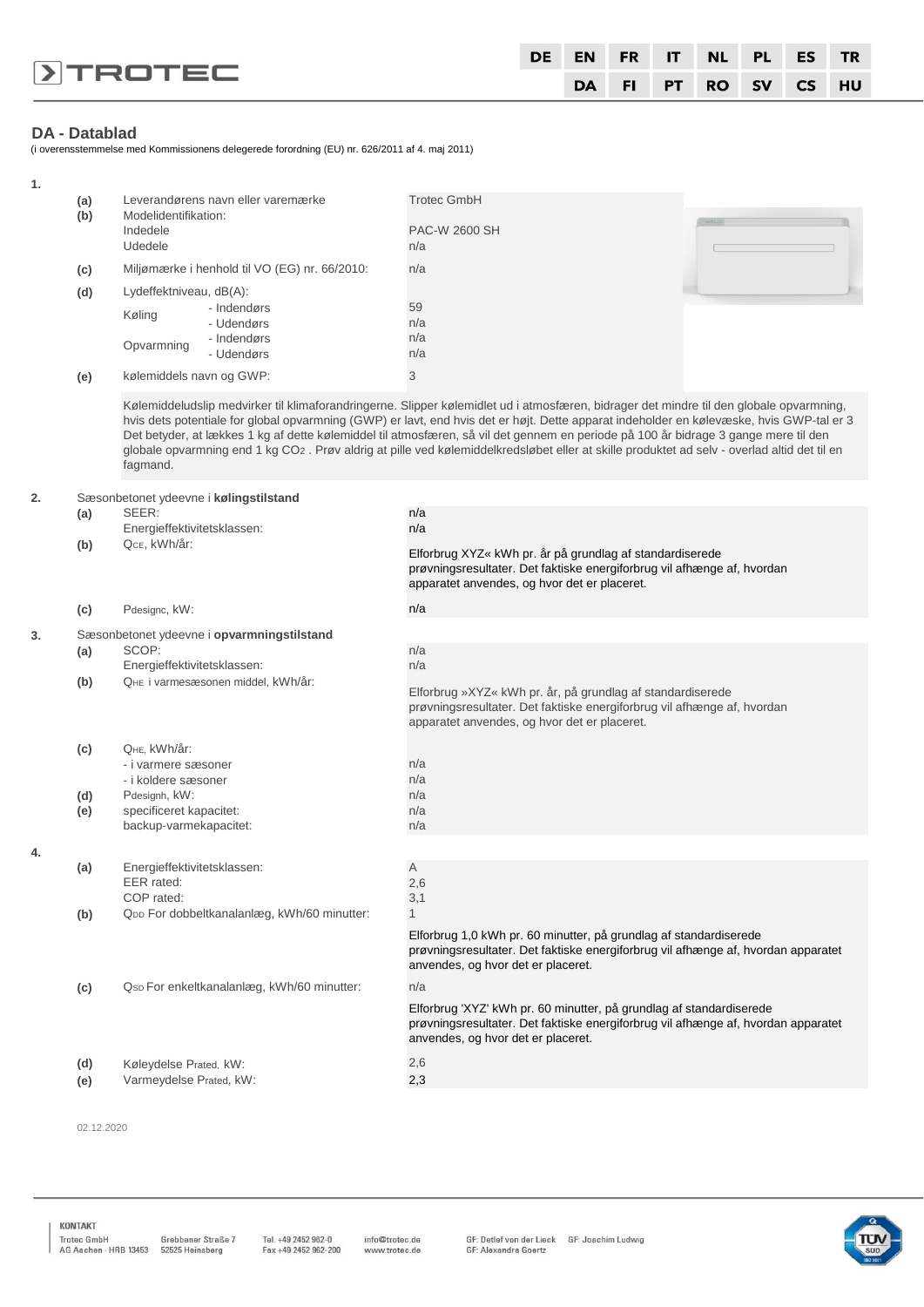|                         | DE |  |  | EN FR IT NL PL ES TR |  |
|-------------------------|----|--|--|----------------------|--|
| $\triangleright$ TROTEC |    |  |  | DA FI PT RO SV CS HU |  |

# **FI - Tuoteseloste**

(4. toukokuuta 2011 annetun komission delegoidun asetuksen (EU) N: o 626/2011 mukaisesti)

| 1. | (a)<br>(b) | tavarantoimittajan nimi tai tavaramerkki:<br>Mallitunniste:<br>Sisäyksikkö<br>Ulkoyksikkö                                                                                                                                                                                                                                                                                                                                                                                                                                                                                                                                          | <b>Trotec GmbH</b><br>PAC-W 2600 SH<br>n/a                                                                                                                               |  |  |  |  |  |  |
|----|------------|------------------------------------------------------------------------------------------------------------------------------------------------------------------------------------------------------------------------------------------------------------------------------------------------------------------------------------------------------------------------------------------------------------------------------------------------------------------------------------------------------------------------------------------------------------------------------------------------------------------------------------|--------------------------------------------------------------------------------------------------------------------------------------------------------------------------|--|--|--|--|--|--|
|    | (c)        | Ympäristömerkki VO (EG) nro 66/2010:                                                                                                                                                                                                                                                                                                                                                                                                                                                                                                                                                                                               | n/a                                                                                                                                                                      |  |  |  |  |  |  |
|    | (d)<br>(e) | Äänenvoimakkuustaso, dB(A):<br>- Sisällä<br>Jäähdytystila<br>- Ulkopuolella<br>- Sisällä<br>Lämmitystila<br>- Ulkopuolella<br>käytetyn kylmäaineen nimi ja GWP-arvo                                                                                                                                                                                                                                                                                                                                                                                                                                                                | 59<br>n/a<br>n/a<br>n/a<br>3                                                                                                                                             |  |  |  |  |  |  |
|    |            | Kylmäainevuodot vaikuttavat ilmastonmuutokseen. Kylmäaineen, jolla on alhaisempi ilmakehän lämmitysvaikutuspotentiaali (GWP),<br>ilmastonmuutosvaikutus olisi pienempi kuin korkeamman GWP-arvon kylmäaineen, jos kylmäainetta pääsisi ilmakehään. Tämä laite<br>sisältää kylmäainetta, jonka GWP-arvo on 3. Tämä tarkoittaa, että jos yksi kilo tätä kylmäainetta pääsisi ilmakehään, sen vaikutus ilmaston<br>lämpenemiseen olisi 3 kertaa suurempi kuin yhdellä kilolla hiilidioksidia 100 vuoden ajanjaksolla. Älä koskaan yritä kajota kylmäainepiiriin tai<br>purkaa tuotetta omin päin, vaan pyydä aina ammattilaisen apua. |                                                                                                                                                                          |  |  |  |  |  |  |
| 2. |            | Kausiluonteinen suorituskerroin jäähdytystilassa                                                                                                                                                                                                                                                                                                                                                                                                                                                                                                                                                                                   |                                                                                                                                                                          |  |  |  |  |  |  |
|    | (a)        | SEER:                                                                                                                                                                                                                                                                                                                                                                                                                                                                                                                                                                                                                              | n/a                                                                                                                                                                      |  |  |  |  |  |  |
|    | (b)        | Energiatehokkuusluokka:<br>QcE, kilowattitunteina vuodessa:                                                                                                                                                                                                                                                                                                                                                                                                                                                                                                                                                                        | n/a<br>Energiankulutus 'XYZ' kWh vuodessa laskettuna vakio-olosuhteissa.<br>Tosiasiallinen energiankulutus riippuu laitteen käyttötavoista ja laitteen<br>sijoituksesta. |  |  |  |  |  |  |
|    | (c)        | Pdesignc, kW:                                                                                                                                                                                                                                                                                                                                                                                                                                                                                                                                                                                                                      | n/a                                                                                                                                                                      |  |  |  |  |  |  |
| 3. |            | Lämpötilan kausiluonteinen lämmitystilasta                                                                                                                                                                                                                                                                                                                                                                                                                                                                                                                                                                                         |                                                                                                                                                                          |  |  |  |  |  |  |
|    | (a)        | SCOP:<br>Energiatehokkuusluokka:                                                                                                                                                                                                                                                                                                                                                                                                                                                                                                                                                                                                   | n/a<br>n/a                                                                                                                                                               |  |  |  |  |  |  |
|    | (b)        | QHE keskimääräisen lämmityskauden aikana, kWh/ vuodessa:                                                                                                                                                                                                                                                                                                                                                                                                                                                                                                                                                                           | Energiankulutus 'XYZ' kWh vuodessa laskettuna vakio-olosuhteissa.<br>Tosiasiallinen energiankulutus riippuu laitteen käyttötavoista ja laitteen<br>sijoituksesta.        |  |  |  |  |  |  |
|    | (c)        | QHE. kWh/ vuodessa:<br>- lämpimämpää lämmityskautta varten<br>- kylmempien lämmityskausien ajaksi                                                                                                                                                                                                                                                                                                                                                                                                                                                                                                                                  | n/a<br>n/a                                                                                                                                                               |  |  |  |  |  |  |
|    | (d)        | Pdesignh, kW:                                                                                                                                                                                                                                                                                                                                                                                                                                                                                                                                                                                                                      | n/a                                                                                                                                                                      |  |  |  |  |  |  |
|    | (e)        | Määritelty kapasiteetti:                                                                                                                                                                                                                                                                                                                                                                                                                                                                                                                                                                                                           | n/a                                                                                                                                                                      |  |  |  |  |  |  |

**4.**

| (e) | Määritelty kapasiteetti:                            | n/a                                                                                                                                                                 |
|-----|-----------------------------------------------------|---------------------------------------------------------------------------------------------------------------------------------------------------------------------|
|     | Varalämmityksen teho:                               | n/a                                                                                                                                                                 |
|     |                                                     |                                                                                                                                                                     |
| (a) | Energiatehokkuusluokka:                             | $\overline{A}$                                                                                                                                                      |
|     | EER rated:                                          | 2,6                                                                                                                                                                 |
|     | COP rated:                                          | 3,1                                                                                                                                                                 |
| (b) | Q <sub>DD</sub> kaksikanavaisten, kWh/60minuutissa: |                                                                                                                                                                     |
|     |                                                     | Energiankulutus 1,0 kWh 60 minuutissa laskettuna vakio-olosuhteissa. Tosiasiallinen<br>energiankulutus riippuu laitteen käyttötavoista ja laitteen sijoituksesta.   |
| (c) | Qsp yksikanavaisten, kWh/60minuutissa:              | n/a                                                                                                                                                                 |
|     |                                                     | Energiankulutus 'XYZ' kWh 60 minuutissa laskettuna vakio-olosuhteissa.<br>Tosiasiallinen energiankulutus riippuu laitteen käyttötavoista ja laitteen sijoituksesta. |
| (d) | Jäähdytysteho Prated, kW:                           | 2,6                                                                                                                                                                 |
| (e) | Lämmitysteho Prated, kW:                            | 2,3                                                                                                                                                                 |
|     |                                                     |                                                                                                                                                                     |

02.12.2020

KONTAKT

Tel. +49 2452 962-0<br>Fax +49 2452 962-200

info@trotec.de<br>www.trotec.de

GF: Detlef von der Lieck GF: Joachim Ludwig<br>GF: Alexandra Goertz

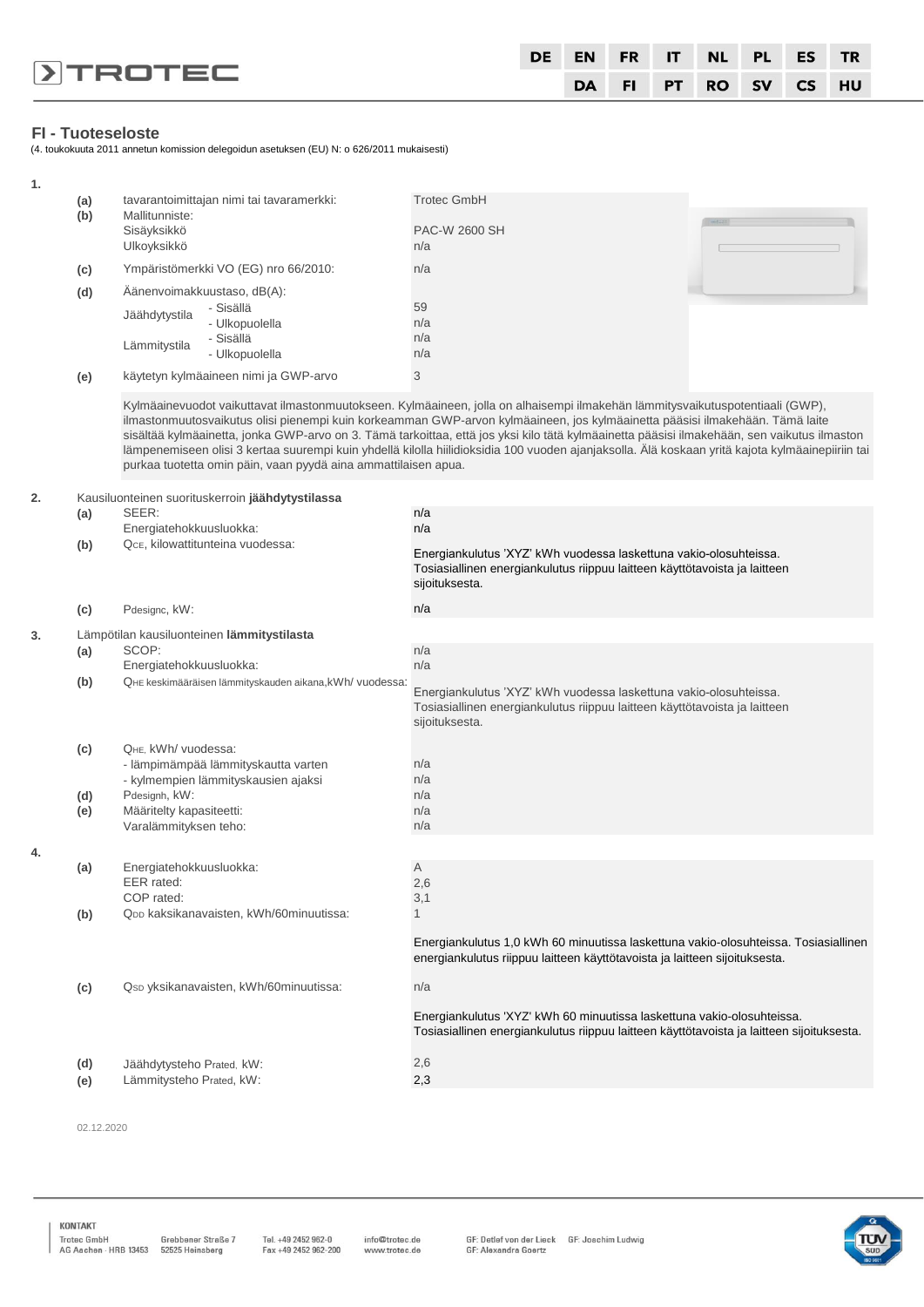|                         | DE |  |  | EN FR IT NL PL ES TR |  |
|-------------------------|----|--|--|----------------------|--|
| $\triangleright$ TROTEC |    |  |  | DA FI PT RO SV CS HU |  |

#### **PT - Ficha de produto**

(de acordo com o regulamento (UE) n.º 626/2011 da Comissão, de 04 de Maio de 2011)

| 1. |            |                                                                   |                                                            |                                                                                                                                                                                                                                                                                                                                                                                                                                                                                                                                                                                                                                                                                   |  |
|----|------------|-------------------------------------------------------------------|------------------------------------------------------------|-----------------------------------------------------------------------------------------------------------------------------------------------------------------------------------------------------------------------------------------------------------------------------------------------------------------------------------------------------------------------------------------------------------------------------------------------------------------------------------------------------------------------------------------------------------------------------------------------------------------------------------------------------------------------------------|--|
|    | (a)        | Nome do fornecedor:                                               |                                                            | <b>Trotec GmbH</b>                                                                                                                                                                                                                                                                                                                                                                                                                                                                                                                                                                                                                                                                |  |
|    | (b)        | Identificador de modelo:                                          |                                                            |                                                                                                                                                                                                                                                                                                                                                                                                                                                                                                                                                                                                                                                                                   |  |
|    |            | Interior elementos                                                |                                                            | PAC-W 2600 SH                                                                                                                                                                                                                                                                                                                                                                                                                                                                                                                                                                                                                                                                     |  |
|    |            | <b>Exterior elementos</b>                                         |                                                            | n/a                                                                                                                                                                                                                                                                                                                                                                                                                                                                                                                                                                                                                                                                               |  |
|    | (c)        | Rótulo ecológico de acordo com o<br>Regulamento (UE) n.º 66/2010: |                                                            | n/a                                                                                                                                                                                                                                                                                                                                                                                                                                                                                                                                                                                                                                                                               |  |
|    | (d)        | Níveis de potência sonora, dB(A):                                 |                                                            |                                                                                                                                                                                                                                                                                                                                                                                                                                                                                                                                                                                                                                                                                   |  |
|    |            | Modos                                                             | - interior                                                 | 59                                                                                                                                                                                                                                                                                                                                                                                                                                                                                                                                                                                                                                                                                |  |
|    |            | arrefecimento                                                     | - exterior                                                 | n/a                                                                                                                                                                                                                                                                                                                                                                                                                                                                                                                                                                                                                                                                               |  |
|    |            | Aquecimento                                                       | - interior                                                 | n/a                                                                                                                                                                                                                                                                                                                                                                                                                                                                                                                                                                                                                                                                               |  |
|    |            |                                                                   | - exterior                                                 | n/a                                                                                                                                                                                                                                                                                                                                                                                                                                                                                                                                                                                                                                                                               |  |
|    | (e)        |                                                                   | Nome e PAG do fluido refrigerante utilizado:               | 3                                                                                                                                                                                                                                                                                                                                                                                                                                                                                                                                                                                                                                                                                 |  |
|    |            | recorra sempre a um profissional.                                 |                                                            | A fuga de fluido refrigerante contribui para as alterações climáticas. Os fluidos refrigerantes com menor potencial de aquecimento<br>global (PAG) contribuem menos para o aquecimento global do que os fluidos refrigerantes com maior PAG, em caso de fuga para a<br>atmosfera. Este aparelho contém um fluido refrigerante com um PAG igual a 3. Isto significa que, se ocorrer uma fuga de 1 kg deste<br>fluido refrigerante para a atmosfera, o seu impacto no aquecimento global será 3 vezes mais elevado do que o de 1 kg de CO2,<br>durante um período de 100 anos. Nunca tome a iniciativa de intervir no circuito do fluido refrigerante ou de desmontar este produto; |  |
| 2. |            |                                                                   | Coeficiente sazonal de desempenho em modo de arrefecimento |                                                                                                                                                                                                                                                                                                                                                                                                                                                                                                                                                                                                                                                                                   |  |
|    | (a)        | SEER:                                                             |                                                            | n/a                                                                                                                                                                                                                                                                                                                                                                                                                                                                                                                                                                                                                                                                               |  |
|    |            | Classe de eficiência energética:                                  |                                                            | n/a                                                                                                                                                                                                                                                                                                                                                                                                                                                                                                                                                                                                                                                                               |  |
|    | (b)        | QcE, kWh/ano:                                                     |                                                            | Consumo de energia "XYZ" kWh por ano, com base nos resultados do teste<br>normalizado. O valor real do consumo de energia dependerá do modo de<br>utilização do aparelho e da sua localização                                                                                                                                                                                                                                                                                                                                                                                                                                                                                     |  |
|    | (c)        | Pdesignc, kW:                                                     |                                                            | n/a                                                                                                                                                                                                                                                                                                                                                                                                                                                                                                                                                                                                                                                                               |  |
| 3. |            |                                                                   | Coeficiente sazonal de desempenho em modo de aquecimento   |                                                                                                                                                                                                                                                                                                                                                                                                                                                                                                                                                                                                                                                                                   |  |
|    | (a)        | SCOP:                                                             |                                                            | n/a                                                                                                                                                                                                                                                                                                                                                                                                                                                                                                                                                                                                                                                                               |  |
|    |            | Classe de eficiência energética:                                  |                                                            | n/a                                                                                                                                                                                                                                                                                                                                                                                                                                                                                                                                                                                                                                                                               |  |
|    | (b)        | QHE de aquecimento média, kWh/ano:                                |                                                            | Consumo de energia "XYZ" kWh por ano, com base nos resultados do teste<br>normalizado. O valor real do consumo de energia dependerá do modo de<br>utilização do aparelho e da sua localização                                                                                                                                                                                                                                                                                                                                                                                                                                                                                     |  |
|    | (c)        | QHE, kWh/Jahr:                                                    |                                                            |                                                                                                                                                                                                                                                                                                                                                                                                                                                                                                                                                                                                                                                                                   |  |
|    |            | - de estação mais quente                                          |                                                            | n/a                                                                                                                                                                                                                                                                                                                                                                                                                                                                                                                                                                                                                                                                               |  |
|    |            | - de estação mais fria<br>Pdesignh, kW:                           |                                                            | n/a<br>n/a                                                                                                                                                                                                                                                                                                                                                                                                                                                                                                                                                                                                                                                                        |  |
|    | (d)<br>(e) | Capacidade especificada:                                          |                                                            | n/a                                                                                                                                                                                                                                                                                                                                                                                                                                                                                                                                                                                                                                                                               |  |
|    |            |                                                                   | Capacidade de aquecimento de reserva:                      | n/a                                                                                                                                                                                                                                                                                                                                                                                                                                                                                                                                                                                                                                                                               |  |
| 4. |            |                                                                   |                                                            |                                                                                                                                                                                                                                                                                                                                                                                                                                                                                                                                                                                                                                                                                   |  |
|    | (a)        | Classe de eficiência energética:                                  |                                                            | Α                                                                                                                                                                                                                                                                                                                                                                                                                                                                                                                                                                                                                                                                                 |  |
|    |            | EER rated:                                                        |                                                            | 2,6                                                                                                                                                                                                                                                                                                                                                                                                                                                                                                                                                                                                                                                                               |  |
|    |            | COP rated:                                                        |                                                            | 3,1                                                                                                                                                                                                                                                                                                                                                                                                                                                                                                                                                                                                                                                                               |  |
|    | (b)        |                                                                   | QDD aparelhos de conduta dupla, kWh/60min:                 | $\mathbf{1}$                                                                                                                                                                                                                                                                                                                                                                                                                                                                                                                                                                                                                                                                      |  |
|    |            |                                                                   |                                                            | Consumo de energia 1,0 kWh por 60 minutos, com base nos resultados do teste<br>normalizado. O valor real do consumo de energia dependerá do modo de utilização<br>do aparelho e da sua localização.                                                                                                                                                                                                                                                                                                                                                                                                                                                                               |  |
|    | (c)        | Q <sub>sp</sub> aparelhos de conduta simples,                     |                                                            | n/a                                                                                                                                                                                                                                                                                                                                                                                                                                                                                                                                                                                                                                                                               |  |
|    |            |                                                                   |                                                            | Consumo de energia 'XYZ' kWh por 60 minutos, com base nos resultados do teste<br>normalizado. O valor real do consumo de energia dependerá do modo de utilização<br>do aparelho e da sua localização.                                                                                                                                                                                                                                                                                                                                                                                                                                                                             |  |
|    | (d)        |                                                                   | Capacidade de arrefecimento Prated, kW:                    | 2,6                                                                                                                                                                                                                                                                                                                                                                                                                                                                                                                                                                                                                                                                               |  |
|    | (e)        |                                                                   | Capacidade de aquecimento Prated, kW:                      | 2,3                                                                                                                                                                                                                                                                                                                                                                                                                                                                                                                                                                                                                                                                               |  |
|    |            |                                                                   |                                                            |                                                                                                                                                                                                                                                                                                                                                                                                                                                                                                                                                                                                                                                                                   |  |

02.12.2020

KONTAKT

Tel. +49 2452 962-0<br>Fax +49 2452 962-200

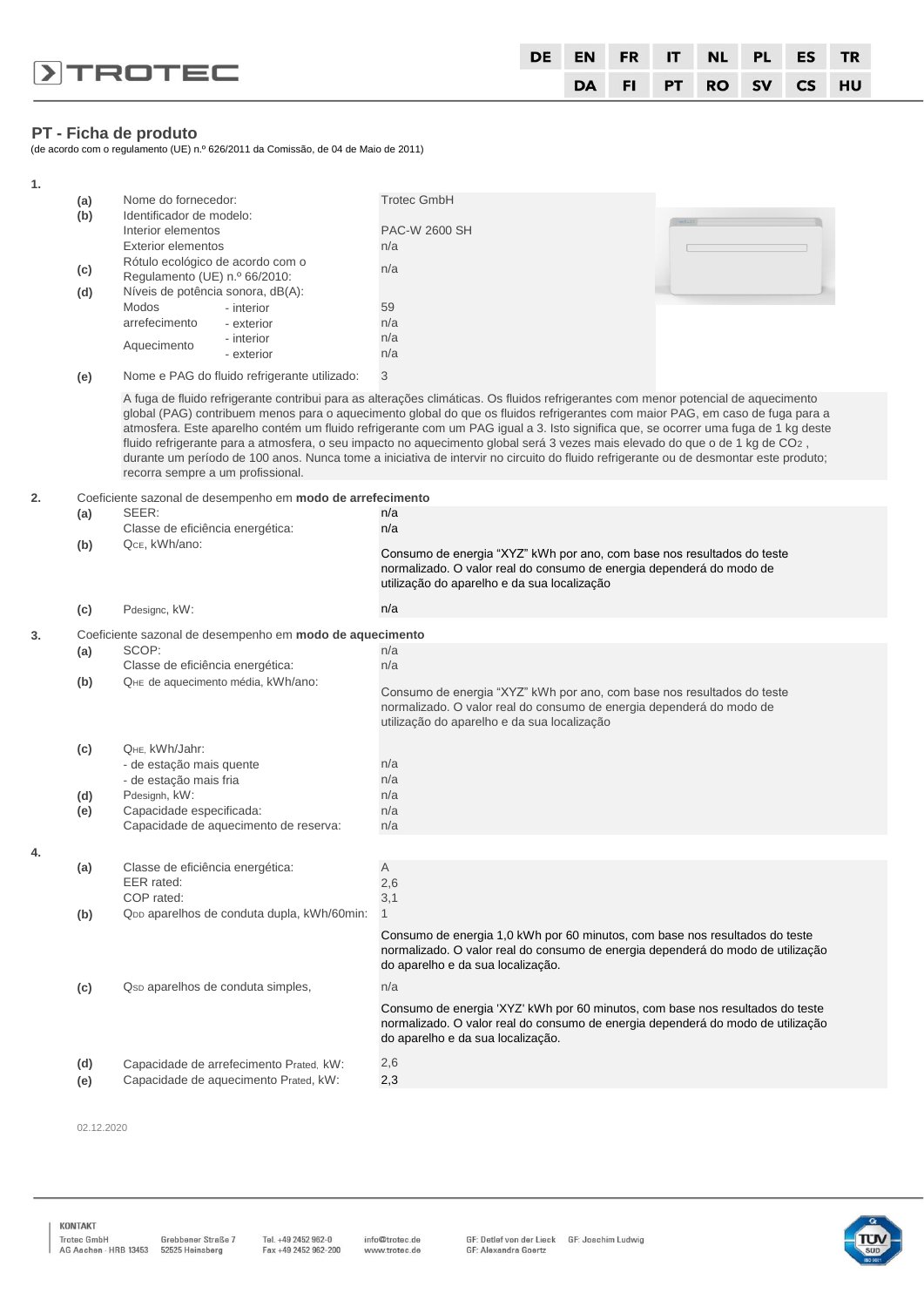|                |  |  |  | DE EN FR IT NL PL ES TR |  |
|----------------|--|--|--|-------------------------|--|
| <b>DIROTEC</b> |  |  |  | DA FI PT RO SV CS HU    |  |

# **RO - Fișa produsului**

(i enlighet med kommissionens delegerade förordning (EU) nr 626/2011 av den 4 maj 2011)

| 1. |            |                                                                                                                      |                                                                                                                                                                                                                                                                                                                                                                                                                                                                                                                                                                                                                                                                                                       |
|----|------------|----------------------------------------------------------------------------------------------------------------------|-------------------------------------------------------------------------------------------------------------------------------------------------------------------------------------------------------------------------------------------------------------------------------------------------------------------------------------------------------------------------------------------------------------------------------------------------------------------------------------------------------------------------------------------------------------------------------------------------------------------------------------------------------------------------------------------------------|
|    | (a)<br>(b) | Denumirea de comerț a furnizorului:<br>Identificatorul de model:<br>Elementelor interioare<br>Elementelor exterioare | <b>Trotec GmbH</b><br>PAC-W 2600 SH<br>n/a                                                                                                                                                                                                                                                                                                                                                                                                                                                                                                                                                                                                                                                            |
|    | (c)<br>(d) | Eticheta ecologică conform VO (EG) nr.<br>66/2010:<br>Nivelul de putere acustică, dB(A):                             | n/a                                                                                                                                                                                                                                                                                                                                                                                                                                                                                                                                                                                                                                                                                                   |
|    |            | Modul de racire - interior<br>- exterior                                                                             | 59<br>n/a<br>n/a                                                                                                                                                                                                                                                                                                                                                                                                                                                                                                                                                                                                                                                                                      |
|    |            | Mod de încălzire - interior<br>- exterior                                                                            | n/a                                                                                                                                                                                                                                                                                                                                                                                                                                                                                                                                                                                                                                                                                                   |
|    | (e)        | Denumirea și GWP al agentului frigorific:                                                                            | 3                                                                                                                                                                                                                                                                                                                                                                                                                                                                                                                                                                                                                                                                                                     |
|    |            | specialist.                                                                                                          | Scurgerea de agent frigorific contribuie la schimbările climatice. Dacă s-ar scurge în atmosferă, agenții frigorifici cu un potențial de<br>încălzire globală (GWP) mai redus ar contribui într-un mod mai puțin semnificativ la încălzirea globală decât un agent frigorific cu un<br>GWP mai ridicat. Acest aparat conține un fluid refrigerant cu un GWP egal cu 3. Aceasta înseamnă că, dacă 1 kg din acest fluid<br>refrigerant s-ar scurge în atmosferă, impactul asupra încălzirii globale ar fi de 3 ori mai mare decât 1 kg de CO2 pe o perioadă de<br>100 de ani. Nu încercați să interveniți în circuitul agentului frigorific sau să demontați singur produsul, apelați întotdeauna la un |
| 2. |            | Coeficientul sezonier de performanță în modul de răcire                                                              |                                                                                                                                                                                                                                                                                                                                                                                                                                                                                                                                                                                                                                                                                                       |
|    | (a)        | SEER:<br>Clasa de eficiență energetică:                                                                              | n/a<br>n/a                                                                                                                                                                                                                                                                                                                                                                                                                                                                                                                                                                                                                                                                                            |
|    | (b)        | QcE, kWh/an:                                                                                                         | Consum de energie de «XYZ» kWh pe an, pe baza rezultatelor testelor<br>standard. Consumul real de energie va depinde de modul de utilizare a<br>aparatului și de locul unde este amplasat.                                                                                                                                                                                                                                                                                                                                                                                                                                                                                                            |
|    | (c)        | Pdesignc, kW:                                                                                                        | n/a                                                                                                                                                                                                                                                                                                                                                                                                                                                                                                                                                                                                                                                                                                   |
| 3. |            | Coeficientul sezonier de performanță în modul de încălzire                                                           |                                                                                                                                                                                                                                                                                                                                                                                                                                                                                                                                                                                                                                                                                                       |
|    | (a)        | SCOP:<br>Clasa de eficiență energetică:                                                                              | n/a<br>n/a                                                                                                                                                                                                                                                                                                                                                                                                                                                                                                                                                                                                                                                                                            |
|    | (b)        | QHE sezon mediu de încălzire, kWh/an:                                                                                | Consum de energie de «XYZ» kWh pe an, pe baza rezultatelor testelor<br>standard. Consumul de energie real depinde de condițiile de utilizare a<br>aparatului și de locul unde este amplasat.                                                                                                                                                                                                                                                                                                                                                                                                                                                                                                          |
|    | (c)        | QHE, kWh/an:<br>- sezoanele "mai cald"                                                                               | n/a                                                                                                                                                                                                                                                                                                                                                                                                                                                                                                                                                                                                                                                                                                   |
|    |            | - sezoanele "mai rece"                                                                                               | n/a                                                                                                                                                                                                                                                                                                                                                                                                                                                                                                                                                                                                                                                                                                   |
|    | (d)<br>(e) | Pdesignh, kW:<br>Capacitate specificată:<br>Putere de încălzire înlocuită:                                           | n/a<br>n/a                                                                                                                                                                                                                                                                                                                                                                                                                                                                                                                                                                                                                                                                                            |
|    |            |                                                                                                                      | n/a                                                                                                                                                                                                                                                                                                                                                                                                                                                                                                                                                                                                                                                                                                   |
| 4. |            |                                                                                                                      |                                                                                                                                                                                                                                                                                                                                                                                                                                                                                                                                                                                                                                                                                                       |
|    | (a)        | Clasa de eficientă energetică:<br>EER rated:<br>COP rated:                                                           | A<br>2,6<br>3,1                                                                                                                                                                                                                                                                                                                                                                                                                                                                                                                                                                                                                                                                                       |
|    | (b)        | Q <sub>DD</sub> cu conductă dublă, kWh/60 de minute:                                                                 | 1                                                                                                                                                                                                                                                                                                                                                                                                                                                                                                                                                                                                                                                                                                     |
|    |            |                                                                                                                      | Consum de energie de 1,0 kWh pe 60 de minute, pe baza rezultatelor testelor<br>standard. Consumul real de energie va depinde de modul de utilizare a aparatului și<br>de amplasamentul acestuia.                                                                                                                                                                                                                                                                                                                                                                                                                                                                                                      |
|    | (c)        | Qsp cu o singură conductă, kWh/60 de minute n/a                                                                      |                                                                                                                                                                                                                                                                                                                                                                                                                                                                                                                                                                                                                                                                                                       |
|    |            |                                                                                                                      | Consum de energie de 'XYZ' kWh pe 60 de minute, pe baza rezultatelor testelor<br>standard. Consumul real de energie va depinde de modul de utilizare a aparatului și<br>de amplasamentul acestuia.                                                                                                                                                                                                                                                                                                                                                                                                                                                                                                    |
|    | (d)        | Capacitate de racire Prated, kW:                                                                                     | 2,6                                                                                                                                                                                                                                                                                                                                                                                                                                                                                                                                                                                                                                                                                                   |
|    | (e)        | Capacitate de incalzire Prated, kW:                                                                                  | 2,3                                                                                                                                                                                                                                                                                                                                                                                                                                                                                                                                                                                                                                                                                                   |

02.12.2020

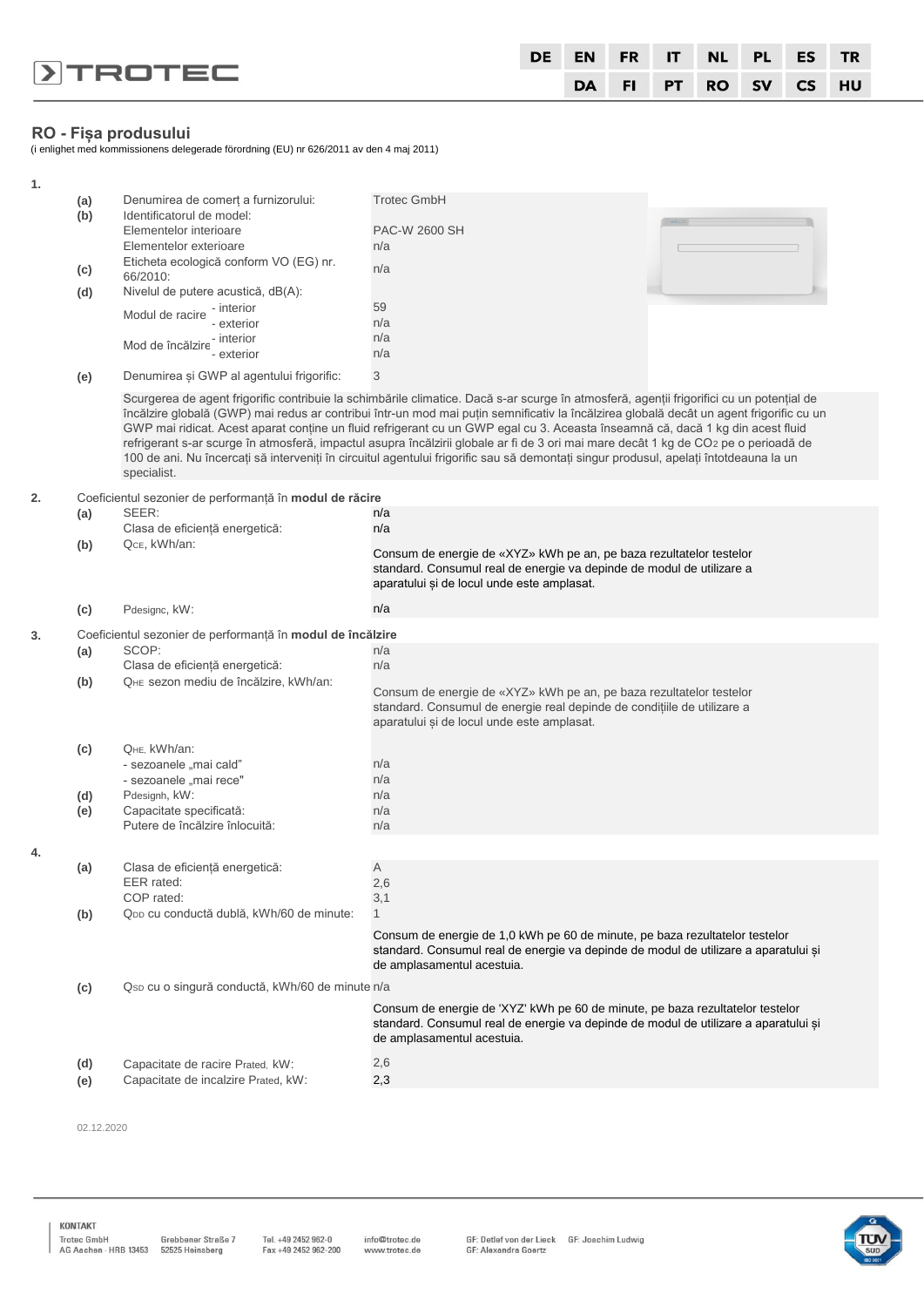|                         | DE |  |  | EN FR IT NL PL ES TR |  |
|-------------------------|----|--|--|----------------------|--|
| $\triangleright$ TROTEC |    |  |  | DA FI PT RO SV CS HU |  |

# **SV - Produktblad**

(v souladu s nařízením Komise v přenesené pravomoci (EU) č. 626/2011 ze dne 4. května 2011)

| 1. |     |                                                                   |                                                                                                                                                                                                                                                                                                                                                                                                                                                                                                                           |
|----|-----|-------------------------------------------------------------------|---------------------------------------------------------------------------------------------------------------------------------------------------------------------------------------------------------------------------------------------------------------------------------------------------------------------------------------------------------------------------------------------------------------------------------------------------------------------------------------------------------------------------|
|    | (a) | Leverantörens namn eller varumärke:                               | <b>Trotec GmbH</b>                                                                                                                                                                                                                                                                                                                                                                                                                                                                                                        |
|    | (b) | Modellbeteckningen:<br>Inomhusenhet                               | <b>PAC-W 2600 SH</b>                                                                                                                                                                                                                                                                                                                                                                                                                                                                                                      |
|    |     | Utomhusenhet                                                      | n/a                                                                                                                                                                                                                                                                                                                                                                                                                                                                                                                       |
|    | (c) | Ekoznačka podle VO (EG) č. 66/2010:                               | n/a                                                                                                                                                                                                                                                                                                                                                                                                                                                                                                                       |
|    | (d) | Ljudeffektsnivåer, dB(A):                                         |                                                                                                                                                                                                                                                                                                                                                                                                                                                                                                                           |
|    |     | - Inomhus                                                         | 59                                                                                                                                                                                                                                                                                                                                                                                                                                                                                                                        |
|    |     | Kylläge<br>- Utomhus                                              | n/a                                                                                                                                                                                                                                                                                                                                                                                                                                                                                                                       |
|    |     | - Inomhus<br>Värmeläge                                            | n/a                                                                                                                                                                                                                                                                                                                                                                                                                                                                                                                       |
|    |     | - Utomhus<br>Namnet på det köldmedium som används                 | n/a                                                                                                                                                                                                                                                                                                                                                                                                                                                                                                                       |
|    | (e) | samt dess globala uppvärmningspotential:                          | 3                                                                                                                                                                                                                                                                                                                                                                                                                                                                                                                         |
|    |     | med köldmediekretsloppet. Rådfråga alltid en fackutbildad person. | Läckage av köldmedium bidrar till klimatförändringen. Köldmedium med lägre global uppvärmningspotential (GWP) skulle vid läckare<br>ge upphov till mindre global uppvärmning än ett köldmedium med högre GWP. Den här apparaten innehåller ett köldmedium med<br>GWP motsvarande 3. Det betyder att om 1 kg av köldmediet skulle läcka ut i atmosfären, skulle påverkan på den globala<br>uppvärmningen vara 3 gånger högre än 1 kg CO2 under en hundraårsperiod. Försök aldrig själv montera isär produkten eller mixtra |
| 2. |     | Säsongens prestationskoefficient i kylläge                        |                                                                                                                                                                                                                                                                                                                                                                                                                                                                                                                           |
|    | (a) | SEER:                                                             | n/a                                                                                                                                                                                                                                                                                                                                                                                                                                                                                                                       |
|    |     | Energieffektivitetsklass:<br>QcE, kWh/år:                         | n/a                                                                                                                                                                                                                                                                                                                                                                                                                                                                                                                       |
|    | (b) |                                                                   | Energiförbrukning 'XYZ' i kWh per år, baserat på resultat från<br>standardiserade provningar. Den verkliga energiförbrukningen beror på hur<br>apparaten används och var den placeras.                                                                                                                                                                                                                                                                                                                                    |
|    | (c) | Pdesignc, kW:                                                     | n/a                                                                                                                                                                                                                                                                                                                                                                                                                                                                                                                       |
| 3. |     | Säsongens prestationskoefficient i värmeläge                      |                                                                                                                                                                                                                                                                                                                                                                                                                                                                                                                           |
|    | (a) | SCOP:                                                             | n/a                                                                                                                                                                                                                                                                                                                                                                                                                                                                                                                       |
|    |     | Energieffektivitetsklass:                                         | n/a                                                                                                                                                                                                                                                                                                                                                                                                                                                                                                                       |
|    | (b) | QHE pro střední topnou sezónu, kWh/år:                            | Energiförbrukning 'XYZ' i kWh per år, baserat på resultat från<br>standardiserade provningar. Den verkliga energiförbrukningen beror på hur<br>apparaten används och var den placeras.                                                                                                                                                                                                                                                                                                                                    |
|    | (c) | QHE, kWh/år:                                                      |                                                                                                                                                                                                                                                                                                                                                                                                                                                                                                                           |
|    |     | - under varmare perioder                                          | n/a                                                                                                                                                                                                                                                                                                                                                                                                                                                                                                                       |
|    | (d) | - i kallare uppvärmningsperioder<br>Pdesignh, kW:                 | n/a<br>n/a                                                                                                                                                                                                                                                                                                                                                                                                                                                                                                                |
|    | (e) | specificerad kapacitet:                                           | n/a                                                                                                                                                                                                                                                                                                                                                                                                                                                                                                                       |
|    |     | Bytesvärmeutgång::                                                | n/a                                                                                                                                                                                                                                                                                                                                                                                                                                                                                                                       |
| 4. |     |                                                                   |                                                                                                                                                                                                                                                                                                                                                                                                                                                                                                                           |
|    | (a) | Energieffektivitetsklass:                                         | A                                                                                                                                                                                                                                                                                                                                                                                                                                                                                                                         |
|    |     | EER rated:<br>COP rated:                                          | 2,6<br>3,1                                                                                                                                                                                                                                                                                                                                                                                                                                                                                                                |
|    | (b) | QDD dubbelkanalsapparater, kWh/60minuter:                         | $\mathbf{1}$                                                                                                                                                                                                                                                                                                                                                                                                                                                                                                              |
|    |     |                                                                   | Energiförbrukning 1,0 i kWh per timme, baserat på resultat från standardiserade<br>provningar. Den verkliga energiförbrukningen beror på hur apparaten används och<br>var den placeras.                                                                                                                                                                                                                                                                                                                                   |
|    | (c) | Qsp enkelkanalsapparater, kWh/60minuter:                          | n/a                                                                                                                                                                                                                                                                                                                                                                                                                                                                                                                       |
|    |     |                                                                   | Energiförbrukning 'XYZ' i kWh per timme, baserat på resultat från standardiserade<br>provningar. Den verkliga energiförbrukningen beror på hur apparaten används och<br>var den placeras.                                                                                                                                                                                                                                                                                                                                 |
|    | (d) | Kylkapacitet Prated, kW:                                          | 2,6                                                                                                                                                                                                                                                                                                                                                                                                                                                                                                                       |
|    | (e) | Värmekapacitet Prated, kW:                                        | 2,3                                                                                                                                                                                                                                                                                                                                                                                                                                                                                                                       |
|    |     |                                                                   |                                                                                                                                                                                                                                                                                                                                                                                                                                                                                                                           |

02.12.2020

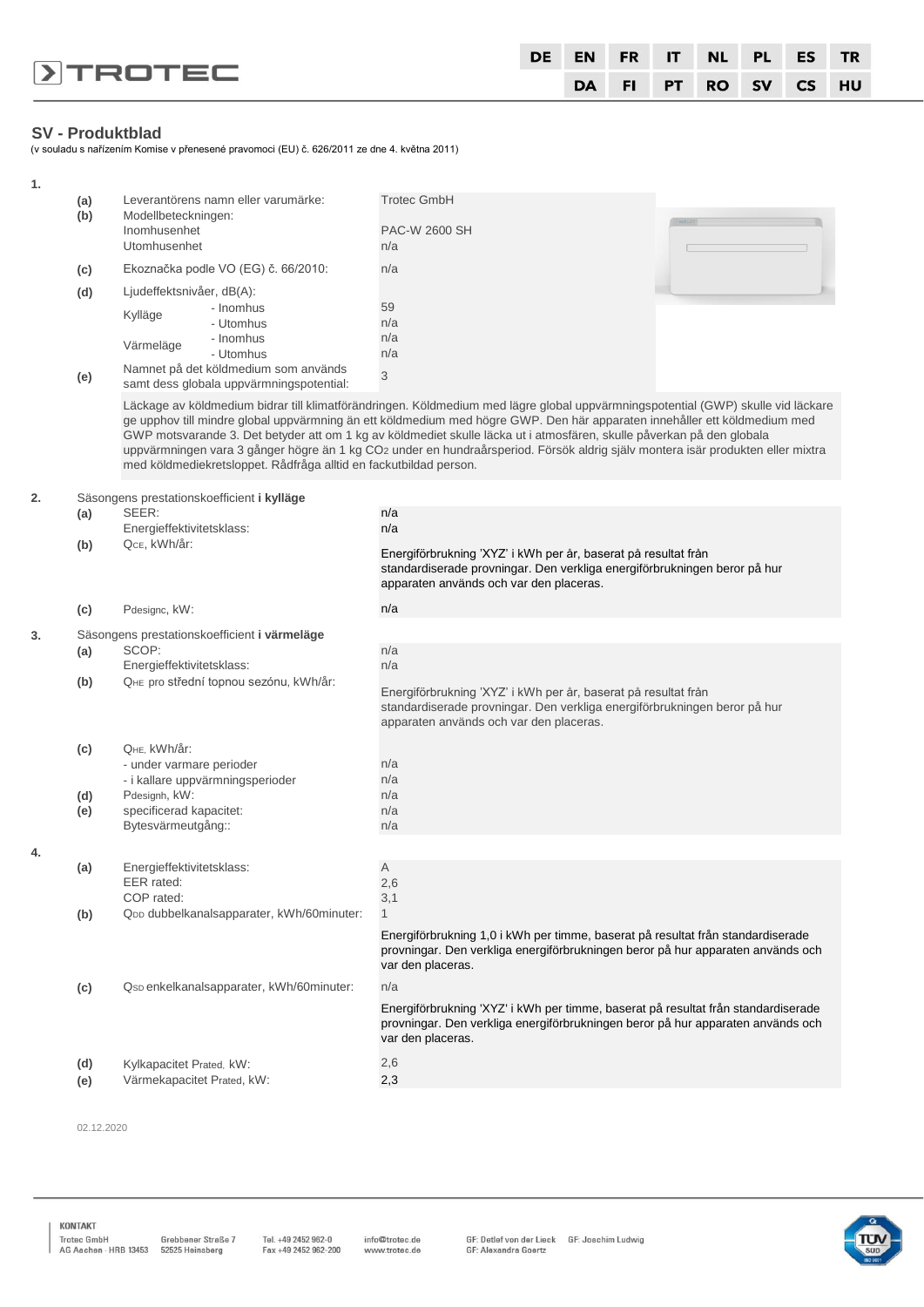|                         | DE EN FR IT NL PL ES TR |  |  |                      |  |
|-------------------------|-------------------------|--|--|----------------------|--|
| $\triangleright$ TROTEC |                         |  |  | DA FI PT RO SV CS HU |  |

# **CS - Informační list**

(v souladu s nařízením Komise v přenesené pravomoci (EU) č. 626/2011 ze dne 4. května 2011)

| 1. |            |                                                                                                                           |                                                                                                                                                                                                                                                                                                                                                                                                                                                                                                               |  |  |  |  |  |
|----|------------|---------------------------------------------------------------------------------------------------------------------------|---------------------------------------------------------------------------------------------------------------------------------------------------------------------------------------------------------------------------------------------------------------------------------------------------------------------------------------------------------------------------------------------------------------------------------------------------------------------------------------------------------------|--|--|--|--|--|
|    | (a)<br>(b) | název nebo ochranná známka dodavat Trotec GmbH<br>Identifikační značkou modelu:<br>Vnitřní jednotka                       | PAC-W 2600 SH                                                                                                                                                                                                                                                                                                                                                                                                                                                                                                 |  |  |  |  |  |
|    |            | Venkovní jednotka                                                                                                         | n/a                                                                                                                                                                                                                                                                                                                                                                                                                                                                                                           |  |  |  |  |  |
|    | (c)        | Ekoznačka podle VO (EG) č. 66/2010: n/a                                                                                   |                                                                                                                                                                                                                                                                                                                                                                                                                                                                                                               |  |  |  |  |  |
|    | (d)        | Hladina akustického výkonu, dB(A):<br>Režim c <sup>- Uvnitř</sup><br>- Mimo<br><sub>.</sub> - Uvnitř<br>Režim v<br>- Mimo | 59<br>n/a<br>n/a<br>n/a                                                                                                                                                                                                                                                                                                                                                                                                                                                                                       |  |  |  |  |  |
|    | (e)        | název a GWP použitého chladiva:                                                                                           | 3                                                                                                                                                                                                                                                                                                                                                                                                                                                                                                             |  |  |  |  |  |
|    |            | odborníka.                                                                                                                | Unik chladiva se podílí na změně klimatu. Chladivo s nižším potenciálem globálního oteplování (GWP) by se v případě úniku<br>do ovzduší podílelo na globálním oteplování méně než chladivo s vyšším GWP. Toto zařízení obsahuje chladicí kapalinu s<br>GWP ve výši 3. To znamená, že pokud by do ovzduší unikl 1 kg této chladicí kapaliny, dopad na globální oteplování by byl v<br>horizontu 100 let 3 krát vyšší než 1 kg CO2. Nenarušujte chladicí oběh ani sami výrobek nedemontujte, vždy se obraťte na |  |  |  |  |  |
| 2. |            | Sezónní koeficient výkonu v režimu chlazení                                                                               |                                                                                                                                                                                                                                                                                                                                                                                                                                                                                                               |  |  |  |  |  |
|    | (a)        | SEER:<br>Třída energetické účinnosti:                                                                                     | n/a<br>n/a                                                                                                                                                                                                                                                                                                                                                                                                                                                                                                    |  |  |  |  |  |
|    | (b)        | QCE, kWh/rok:                                                                                                             | Spotřeba energie "XYZ' kWh za rok, založená na výsledcích normalizované<br>zkoušky. Skutečná spotřeba energie závisí na způsobu použití a umístění<br>spotřebiče.                                                                                                                                                                                                                                                                                                                                             |  |  |  |  |  |
|    | (c)        | Pdesignc, kW:                                                                                                             | n/a                                                                                                                                                                                                                                                                                                                                                                                                                                                                                                           |  |  |  |  |  |
| 3. |            | Sezónní koeficient výkonu v režimu vytápění                                                                               |                                                                                                                                                                                                                                                                                                                                                                                                                                                                                                               |  |  |  |  |  |
|    | (a)        | SCOP:<br>Třída energetické účinnosti:                                                                                     | n/a<br>n/a                                                                                                                                                                                                                                                                                                                                                                                                                                                                                                    |  |  |  |  |  |
|    | (b)        | QHE pro střední topnou sezónu, kWh/rc                                                                                     | Spotřeba energie "XYZ' kWh za rok, založená na výsledcích normalizované<br>zkoušky. Skutečná spotřeba energie závisí na způsobu použití a umístění<br>spotřebiče.                                                                                                                                                                                                                                                                                                                                             |  |  |  |  |  |
|    | (c)        | QHE, kWh/Jahr:<br>- pro topnou sezónu<br>- pro chladnější období topení                                                   | n/a<br>n/a                                                                                                                                                                                                                                                                                                                                                                                                                                                                                                    |  |  |  |  |  |
|    | (d)<br>(e) | Pdesignh, kW:<br>Specifikovaný výkon:<br>Náhradní topný výkon:                                                            | n/a<br>n/a<br>n/a                                                                                                                                                                                                                                                                                                                                                                                                                                                                                             |  |  |  |  |  |
| 4. |            |                                                                                                                           |                                                                                                                                                                                                                                                                                                                                                                                                                                                                                                               |  |  |  |  |  |
|    | (a)<br>(b) | Třída energetické účinnosti:<br>EER rated:<br>COP rated:<br>QDD pro dvoukanálové, kWh/60minut:                            | Α<br>2,6<br>3,1<br>$\overline{1}$                                                                                                                                                                                                                                                                                                                                                                                                                                                                             |  |  |  |  |  |
|    |            |                                                                                                                           | Spotřeba energie 1,0 kWh za 60 minut, založená na výsledcích normalizované<br>zkoušky. Skutečná spotřeba energie závisí na způsobu použití a umístění spotřebiče.                                                                                                                                                                                                                                                                                                                                             |  |  |  |  |  |
|    | (c)        | Qsp pro jednokanálové, kWh/60minut: n/a                                                                                   |                                                                                                                                                                                                                                                                                                                                                                                                                                                                                                               |  |  |  |  |  |
|    |            |                                                                                                                           | Spotřeba energie 'XYZ' kWh za 60 minut, založená na výsledcích normalizované<br>zkoušky. Skutečná spotřeba energie závisí na způsobu použití a umístění spotřebiče.                                                                                                                                                                                                                                                                                                                                           |  |  |  |  |  |
|    | (d)<br>(e) | Chladící kapacita Prated, kW:<br>Topná kapacita Prated, kW:                                                               | 2,6<br>2,3                                                                                                                                                                                                                                                                                                                                                                                                                                                                                                    |  |  |  |  |  |
|    |            |                                                                                                                           |                                                                                                                                                                                                                                                                                                                                                                                                                                                                                                               |  |  |  |  |  |

02.12.2020

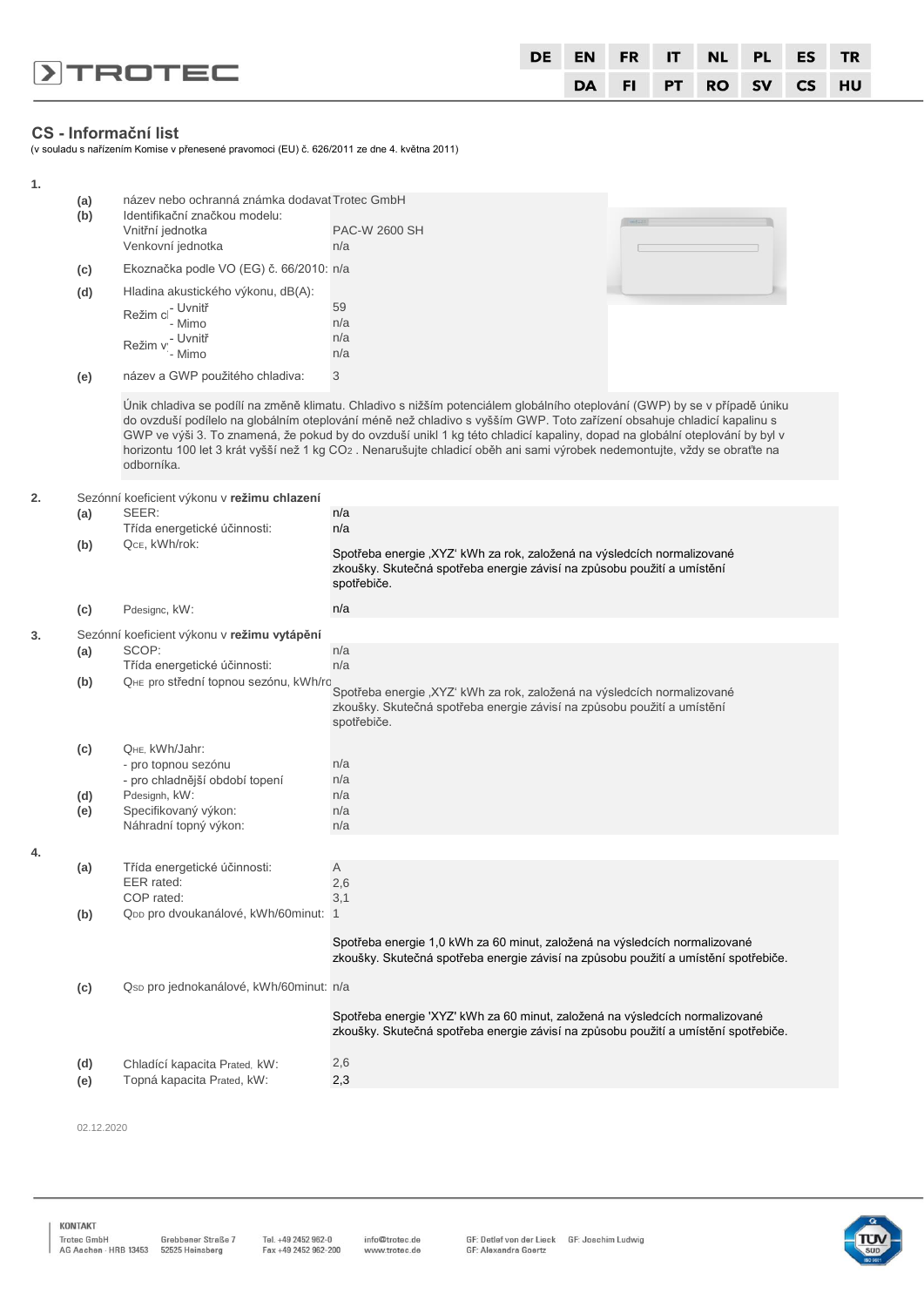|                |  |  | DE EN FRIT NL PL ES TR |  |
|----------------|--|--|------------------------|--|
| <b>DIROTEC</b> |  |  | DA FI PT RO SV CS HU   |  |

**HU - Termékismertető adatlap** (a 2011. május 4-i 626/2011 / EU felhatalmazáson alapuló bizottsági rendelettel összhangban)

| 1. |     |                                                       |                                                                                                                                                                                                                                                                                                                                                                                                                                                                                                                                                                                                                                     |
|----|-----|-------------------------------------------------------|-------------------------------------------------------------------------------------------------------------------------------------------------------------------------------------------------------------------------------------------------------------------------------------------------------------------------------------------------------------------------------------------------------------------------------------------------------------------------------------------------------------------------------------------------------------------------------------------------------------------------------------|
|    | (a) | A beszállító nevét vagy védjegyét:                    | <b>Trotec GmbH</b>                                                                                                                                                                                                                                                                                                                                                                                                                                                                                                                                                                                                                  |
|    | (b) | Modellazonosítóját:                                   |                                                                                                                                                                                                                                                                                                                                                                                                                                                                                                                                                                                                                                     |
|    |     | Beltéri egység                                        | <b>PAC-W 2600 SH</b>                                                                                                                                                                                                                                                                                                                                                                                                                                                                                                                                                                                                                |
|    |     | Kültéri egység<br>Ökocímke a VO (EG) 66/2010 sz.      | n/a                                                                                                                                                                                                                                                                                                                                                                                                                                                                                                                                                                                                                                 |
|    | (c) | Szabvány szerint:                                     | n/a                                                                                                                                                                                                                                                                                                                                                                                                                                                                                                                                                                                                                                 |
|    | (d) | Hangteljesítmény szint, dB(A):                        |                                                                                                                                                                                                                                                                                                                                                                                                                                                                                                                                                                                                                                     |
|    |     | - belül<br>Hűtés mód                                  | 59                                                                                                                                                                                                                                                                                                                                                                                                                                                                                                                                                                                                                                  |
|    |     | - kívül                                               | n/a                                                                                                                                                                                                                                                                                                                                                                                                                                                                                                                                                                                                                                 |
|    |     | - belül<br>Fűtés mód<br>- kívül                       | n/a<br>n/a                                                                                                                                                                                                                                                                                                                                                                                                                                                                                                                                                                                                                          |
|    |     | Az alkalmazott hűtőközeg megnevezését és 3            |                                                                                                                                                                                                                                                                                                                                                                                                                                                                                                                                                                                                                                     |
|    | (e) | GWP-jét:                                              |                                                                                                                                                                                                                                                                                                                                                                                                                                                                                                                                                                                                                                     |
|    |     |                                                       | A hűtőfolyadék szivárgása hozzájárul a globális felmelegedéshez. Minél kisebb egy hűtőfolyadék globális felmelegedési<br>potenciálja (GWP-je), annál kevésbé járul hozzá a globális felmelegedéshez, ha a légkörbe kerül. A készülékben található<br>hűtőfolyadék GWP-je 3. Ez azt jelenti, hogy ha ebből a hűtőfolyadékból 1 kilogramm a légkörbe kerülne, akkor a globális<br>felmelegedésre 100 év alatt 3-szor/-szer/-ször akkora hatást gyakorolna, mint 1 kilogramm szén-dioxid. Ne próbáljon saját kezűleg<br>beavatkozni a hűtőkörbe, és ne szedje szét saját kezűleg a terméket! Ezt a feladatot mindig bízza szakemberre! |
| 2. |     | Hűtés üzemmódra szezonális teljesítmény koefficiense  |                                                                                                                                                                                                                                                                                                                                                                                                                                                                                                                                                                                                                                     |
|    | (a) | SEER:                                                 | n/a                                                                                                                                                                                                                                                                                                                                                                                                                                                                                                                                                                                                                                 |
|    |     | Energiahatékonysági osztály:                          | n/a                                                                                                                                                                                                                                                                                                                                                                                                                                                                                                                                                                                                                                 |
|    | (b) | QCE, kWh/év:                                          | »XYZ« kWh/év energiafogyasztás szabványos vizsgálati eredmények                                                                                                                                                                                                                                                                                                                                                                                                                                                                                                                                                                     |
|    |     |                                                       | alapján. A tényleges energiafogyasztás függ a készülék elhelyezésétől és<br>használatának módjától.                                                                                                                                                                                                                                                                                                                                                                                                                                                                                                                                 |
|    | (c) | Pdesignc, kW:                                         | n/a                                                                                                                                                                                                                                                                                                                                                                                                                                                                                                                                                                                                                                 |
| 3. |     | Fűtési üzemmódra szezonális teljesítmény koefficiense |                                                                                                                                                                                                                                                                                                                                                                                                                                                                                                                                                                                                                                     |
|    | (a) | SCOP:                                                 | n/a                                                                                                                                                                                                                                                                                                                                                                                                                                                                                                                                                                                                                                 |
|    |     | Energiahatékonysági osztály:                          | n/a                                                                                                                                                                                                                                                                                                                                                                                                                                                                                                                                                                                                                                 |
|    | (b) | QHE közepes fűtési szezonra, kWh/év:                  | »XYZ« kWh/év energiafogyasztás szabványos vizsgálati eredmények<br>alapján. A tényleges energiafogyasztás függ a készülék elhelyezésétől és<br>használatának módjától.                                                                                                                                                                                                                                                                                                                                                                                                                                                              |
|    | (c) | QHE, kWh/év:                                          |                                                                                                                                                                                                                                                                                                                                                                                                                                                                                                                                                                                                                                     |
|    |     | - melegebb fűtési szezonra                            | n/a                                                                                                                                                                                                                                                                                                                                                                                                                                                                                                                                                                                                                                 |
|    |     | - hidegebb fűtési szezonra                            | n/a                                                                                                                                                                                                                                                                                                                                                                                                                                                                                                                                                                                                                                 |
|    | (d) | Pdesignh, kW:                                         | n/a                                                                                                                                                                                                                                                                                                                                                                                                                                                                                                                                                                                                                                 |
|    | (e) | Meghatározott kapacitás:<br>Pótfűtési teljesítmény:   | n/a<br>n/a                                                                                                                                                                                                                                                                                                                                                                                                                                                                                                                                                                                                                          |
|    |     |                                                       |                                                                                                                                                                                                                                                                                                                                                                                                                                                                                                                                                                                                                                     |
| 4. |     |                                                       |                                                                                                                                                                                                                                                                                                                                                                                                                                                                                                                                                                                                                                     |
|    | (a) | Energiahatékonysági osztály:<br>EER rated:            | Α                                                                                                                                                                                                                                                                                                                                                                                                                                                                                                                                                                                                                                   |
|    |     | COP rated:                                            | 2,6<br>3,1                                                                                                                                                                                                                                                                                                                                                                                                                                                                                                                                                                                                                          |
|    | (b) | QDD kétcsöves légkondicionáló, kWh/60perc 1           |                                                                                                                                                                                                                                                                                                                                                                                                                                                                                                                                                                                                                                     |
|    |     |                                                       | 1,0 kWh/60 perc energiafogyasztás szabványos vizsgálati eredmények alapján. A<br>tényleges energiafogyasztás függ a készülék elhelyezésétől és használatának<br>módjától.                                                                                                                                                                                                                                                                                                                                                                                                                                                           |
|    | (c) | Qsp egycsöves légkondicionáló, kWh/60percn/a          |                                                                                                                                                                                                                                                                                                                                                                                                                                                                                                                                                                                                                                     |
|    |     |                                                       | XYZ' kWh/60 perc energiafogyasztás szabványos vizsgálati eredmények alapján. A<br>tényleges energiafogyasztás függ a készülék elhelyezésétől és használatának<br>módjától.                                                                                                                                                                                                                                                                                                                                                                                                                                                          |
|    | (d) | Hűtőteljesítményét Prated, kW:                        | 2,6                                                                                                                                                                                                                                                                                                                                                                                                                                                                                                                                                                                                                                 |
|    | (e) | Fütőteljesítményét Prated, kW:                        | 2,3                                                                                                                                                                                                                                                                                                                                                                                                                                                                                                                                                                                                                                 |
|    |     |                                                       |                                                                                                                                                                                                                                                                                                                                                                                                                                                                                                                                                                                                                                     |

02.12.2020